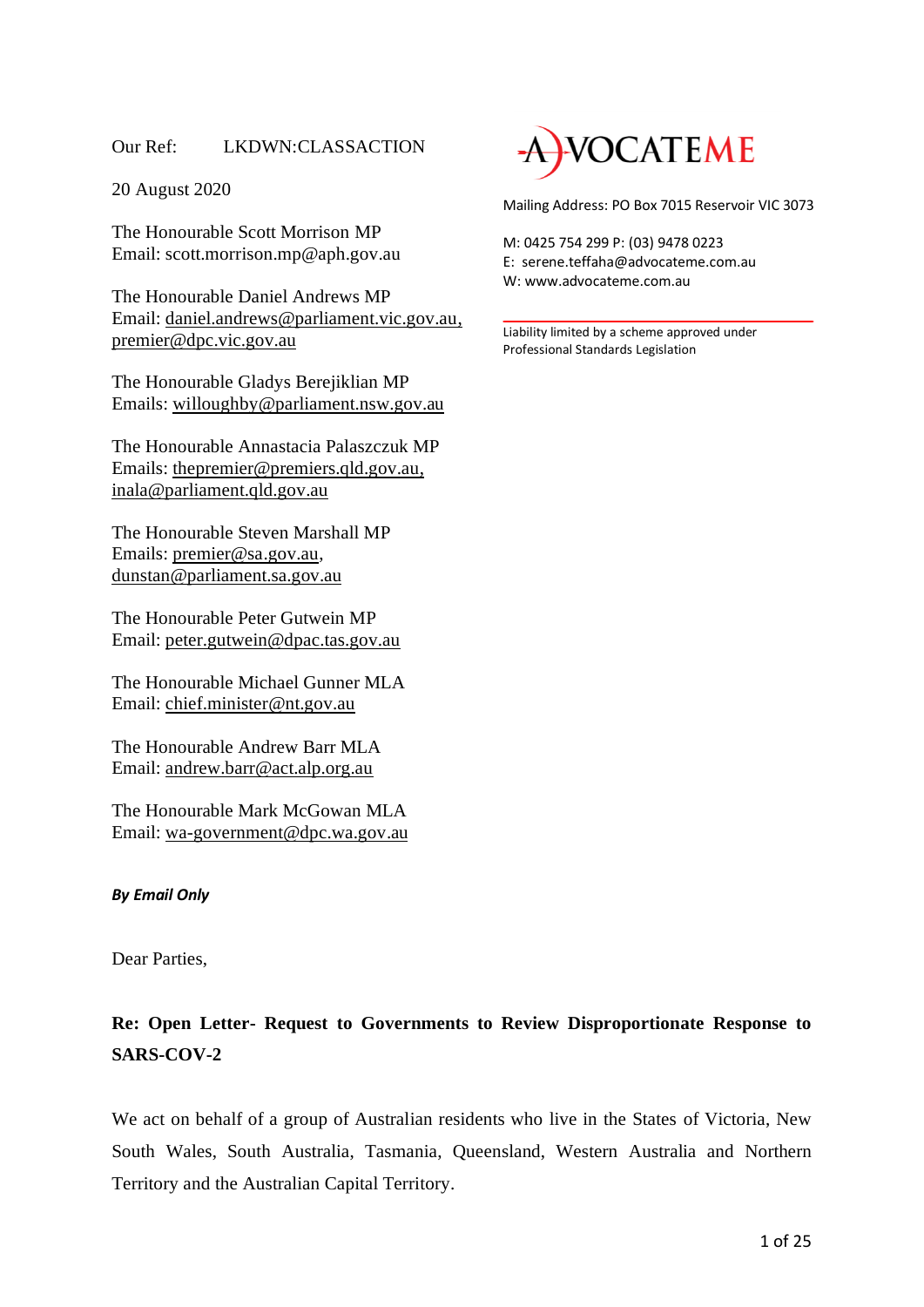Our clients have been subjected to various directives and laws issued by the respective authorised officers in each State and Territory under their respective public health and emergency legislative frameworks. In some instances, these directives and laws have been made and passed relying upon the decision-making processes promulgated under the Australian Government Crisis Management Framework ('AGCMF') which specifically includes the Council of Australian Governments ('COAG'), the National Security Committee of Cabinet ('NSC), the Australian Government Crisis Committee ('AGCC') and the National Crisis Committee (NCC). COAG was permanently replaced with the National Cabinet during COVID-19.

Under the AGCMF, the Australian Health Protection Principal Committee ('AHPCC') has been nominated as the peak health emergency management committee responsible for preparing and coordinating the response to national health crises. It consists of all state and territory Chief Health Officers and is chaired by the Australian Chief Medical Officer. Our clients in Victoria are also extremely distressed by the Declaration of State of Disaster made on 3 August 2020 by the Victorian Premier Daniel Andrews.

The intention of this letter is to communicate to you a summary of the concerns of our clients and request that both the decision-makers at the Federal Government level as well as the decision-makers at the State and Territory level agree to meet with our legal team and experts to provide a comprehensive overview of the evidence that we have accumulated that proves that our decision-makers have acted disproportionately in their response to the public health risks associated with SARS-COV-2.

Further to this, it is our intention to present to the decision-makers sensible approaches that mitigate any perceived public health risks associated with SARS-COV-2. We have a number of experts from various fields and professions that must be heard to properly represent our clients.

We have also detailed our immediate demands at the end of this correspondence.

In the absence of the decision-makers' willingness to engage us in constructive discussions, our clients will be left with no other option but to institute legal proceedings.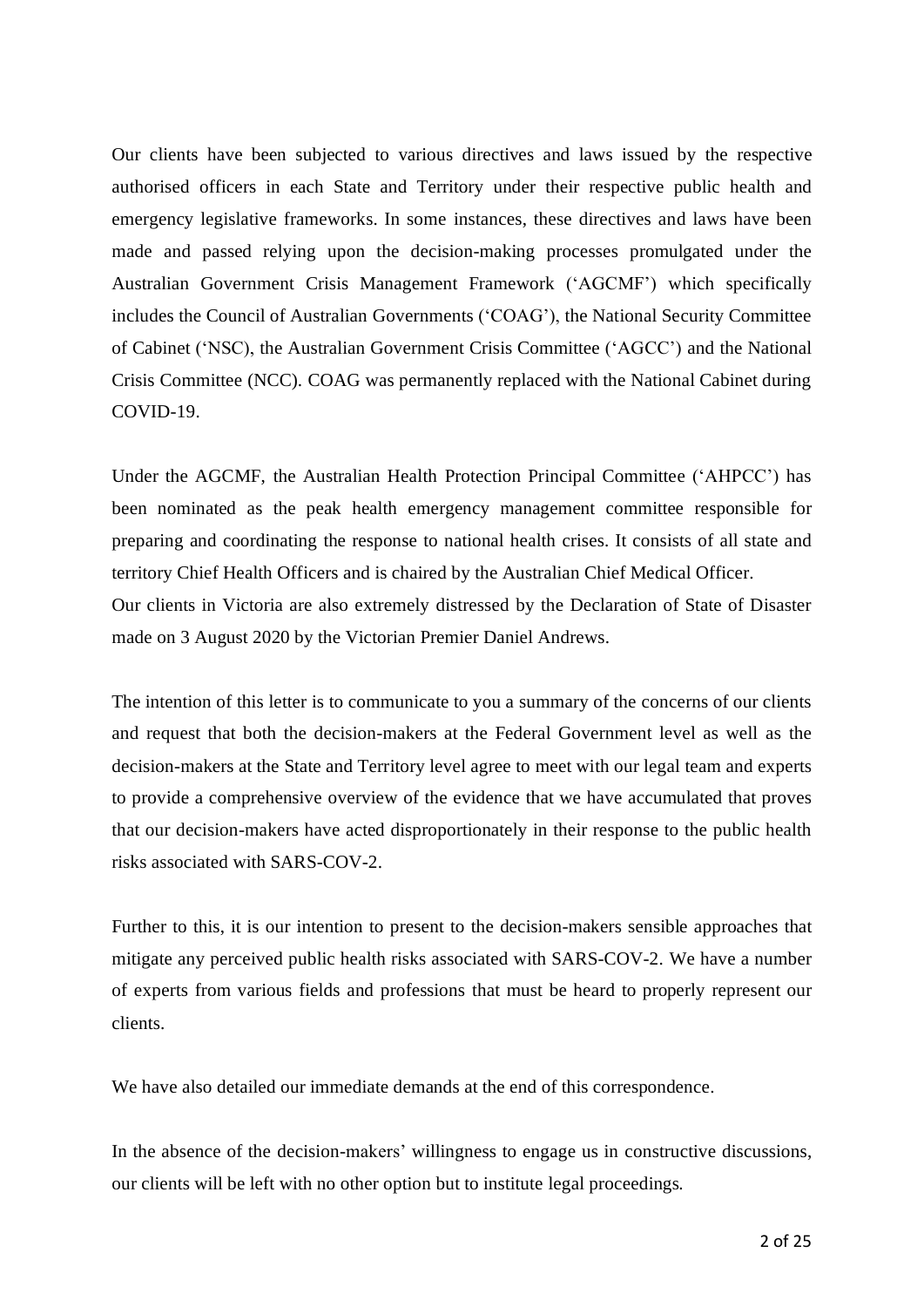We note for the purposes of this correspondence our deep respect for health workers, doctors and other professionals and empathise greatly with individuals and their families who have been directly impacted by SARS-COV-2.

Our correspondence is in relation to the disproportionate approach taken by the decisionmakers in relation to their assessment and management of the risks associated with SARS-COV-2.

# *Sovereign Governments (independent without foreign interference)*

It is recognised that Sovereign Governments must be provided the opportunity to make decisions that require them to balance the competing needs to protect the public interest with the need to protect human rights.

When it comes to the management of a contagion that poses a serious public health risk, both the Commonwealth of Australia and the States and Territories have intersecting responsibilities and duties. In matters involving quarantine powers such as detention and isolation these matters are in the exclusive domain of the Commonwealth, however, the States and Territories have the ability to respond to significant public health events within their jurisdictions.

Given the National State of Emergency and the fact that the contagion represents a national health risk that invokes numerous quarantine powers, we say that the States and Territories need to ensure that they operate concurrently with the Federal Legislative Framework and that any laws and directives passed by them should complement that framework.

Currently, a comprehensive legislative framework exists at the Commonwealth level captured under the [Biosecurity](https://www.legislation.gov.au/Details/C2020C00127) Act 2015.

We say that that Act strikes a fair balance between the competing needs to protect the public interest with the need to protect human rights.

The [Biosecurity](http://classic.austlii.edu.au/au/legis/cth/consol_act/ba2015156/s60.html) Act 2015 is posited on a very important assumption and that people are healthy until they are shown to be a health risk. This means that all biosecurity security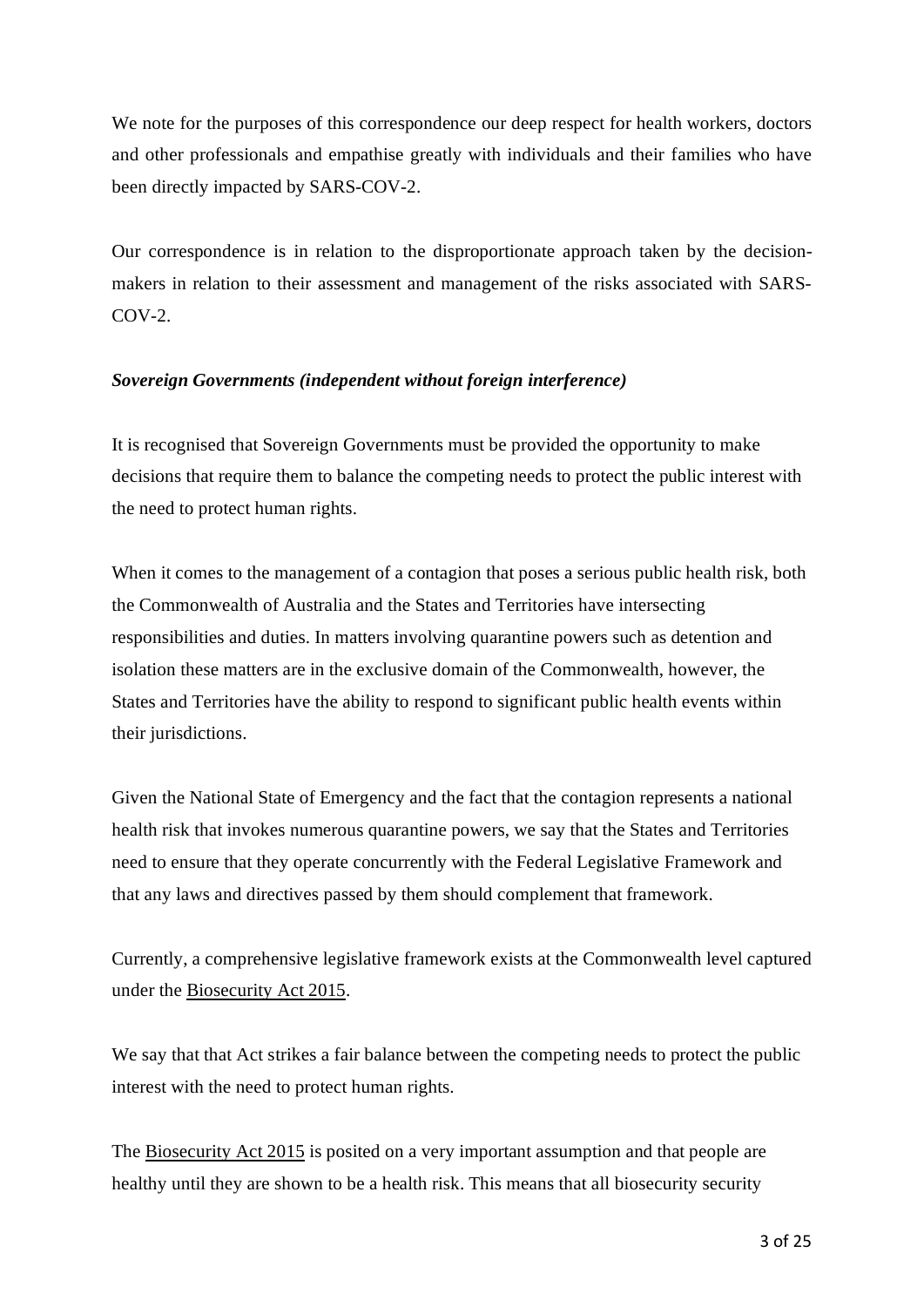measures involving matters of quarantine including isolation, detention (including crossborder and returning travelers), treatment, vaccinations, obtaining bodily samples through testing and examinations, contact tracing and wearing clothing and equipment must not be required on any Australian resident without a proper assessment of their individual risk.

An assessment of risk involves demonstrating evidence that a person has the signs and symptoms of that listed human disease and/or has had direct physical contact or was in close proximity to another person who has the signs and symptoms of that listed human disease. A properly authorised individual must show and prove this pre-requisite risk assessment before issuing a person a biosecurity control order or, the States/Territories' equivalent, a public health order.

Unfortunately, the States and Territories have, in some instances, not acted concurrently with the the Federal Legislative Framework when they are required to do.

### *Preference given to the Biosecurity Act 2015 (in a state of human biosecurity emergency)*

Pursuant to [section](http://classic.austlii.edu.au/au/legis/cth/consol_act/ba2015156/s475.html) 475 of the Biosecurity Act 2015, the Governor-General of Australia, acting on behalf of the Commonwealth of Australia made a [Declaration](https://www.aph.gov.au/About_Parliament/Parliamentary_Departments/Parliamentary_Library/FlagPost/2020/March/COVID-19_Biosecurity_Emergency_Declaration) Order on 18 March 2020. Mr David Hurley provided that biosecurity emergency requirements and directives, made under sections 477 and 478, are to be set by the Federal Health Minister. These quarantine powers should take precedence over any other Australian laws.

As an example, [section](http://classic.austlii.edu.au/au/legis/cth/consol_act/ba2015156/s477.html) 477 of the Biosecurity Act provides for the Federal Health Minister to determine emergency requirements during a human biosecurity emergency period. Under that Act, and determinations made under it, Australia has at all relevant times been in such a period.

### [Section](http://classic.austlii.edu.au/au/legis/cth/consol_act/ba2015156/s8.html) 8 of the Biosecurity Act provides:

"(1) This Act does not exclude or limit the operation of a law of a State or Territory that is capable of operating concurrently with this Act (except as referred to in subsection  $(2)$ ).

(2) Subsection (1) is subject to the following provisions: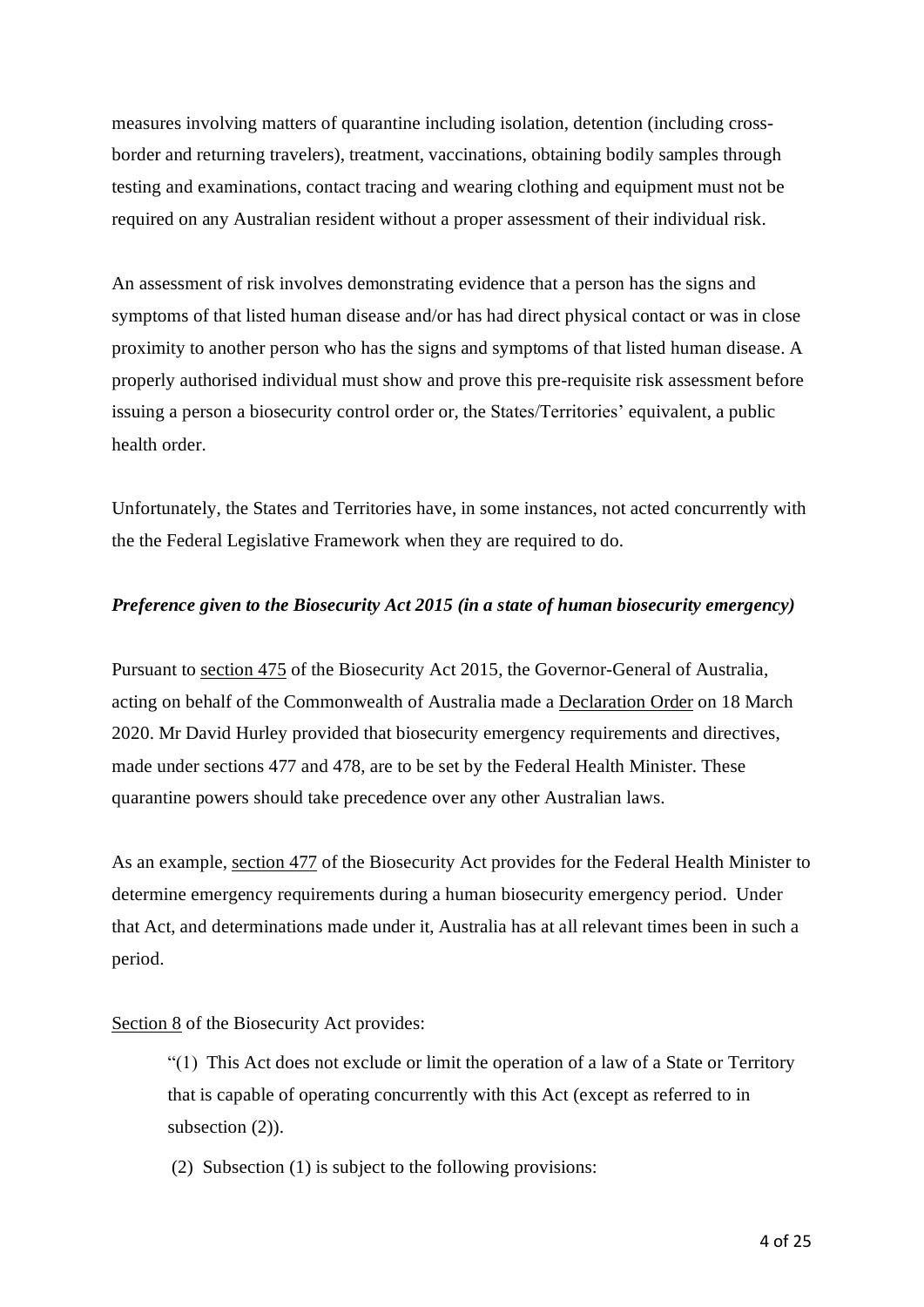(c) subsections … 477(5) and 478(4) (biosecurity emergencies and human biosecurity emergencies)."

"Australian law" is defined to mean a law of the Commonwealth, or of a State or Territory (s.9)

Section 477(1) says:

"(1) During a human biosecurity emergency period, the Health Minister may determine any requirement that he or she is satisfied is necessary:

(a) to prevent or control:

 (i) the entry of the declaration listed human disease into Australian territory or a part of Australian territory; or

 (ii) the emergence, establishment or spread of the declaration listed human disease in Australian territory or a part of Australian territory …"

Section  $477(5) - i.e.,$  the subsection to which s.8(1) is made subject by s.8(2) - says:

"(5) A requirement determined under [subsection](http://classic.austlii.edu.au/au/legis/cth/consol_act/ba2015156/s530.html#subsection) (1) applies despite any provision of any other Australian law."

And quite significantly,

Section 477(6) provides:

"(6) A determination made under subsection (1) must not require an individual to be subject to a biosecurity measure of a kind set out in Subdivision B of Division 3 of Part 3 of Chapter 2.

Note: Subdivision B of Division 3 of Part 3 of Chapter 2 sets out the biosecurity measures that may be included in a human biosecurity control order."

The drafting is inelegant, but the apparent intention is that, when (as now) Australia is in a human biosecurity emergency period, the emergency requirements set by the Federal Health Minister in relation to the prevention and control of an infectious contagion; and further, that by force of section 8(2) and section 477(5), State and Territory laws on that subject, even if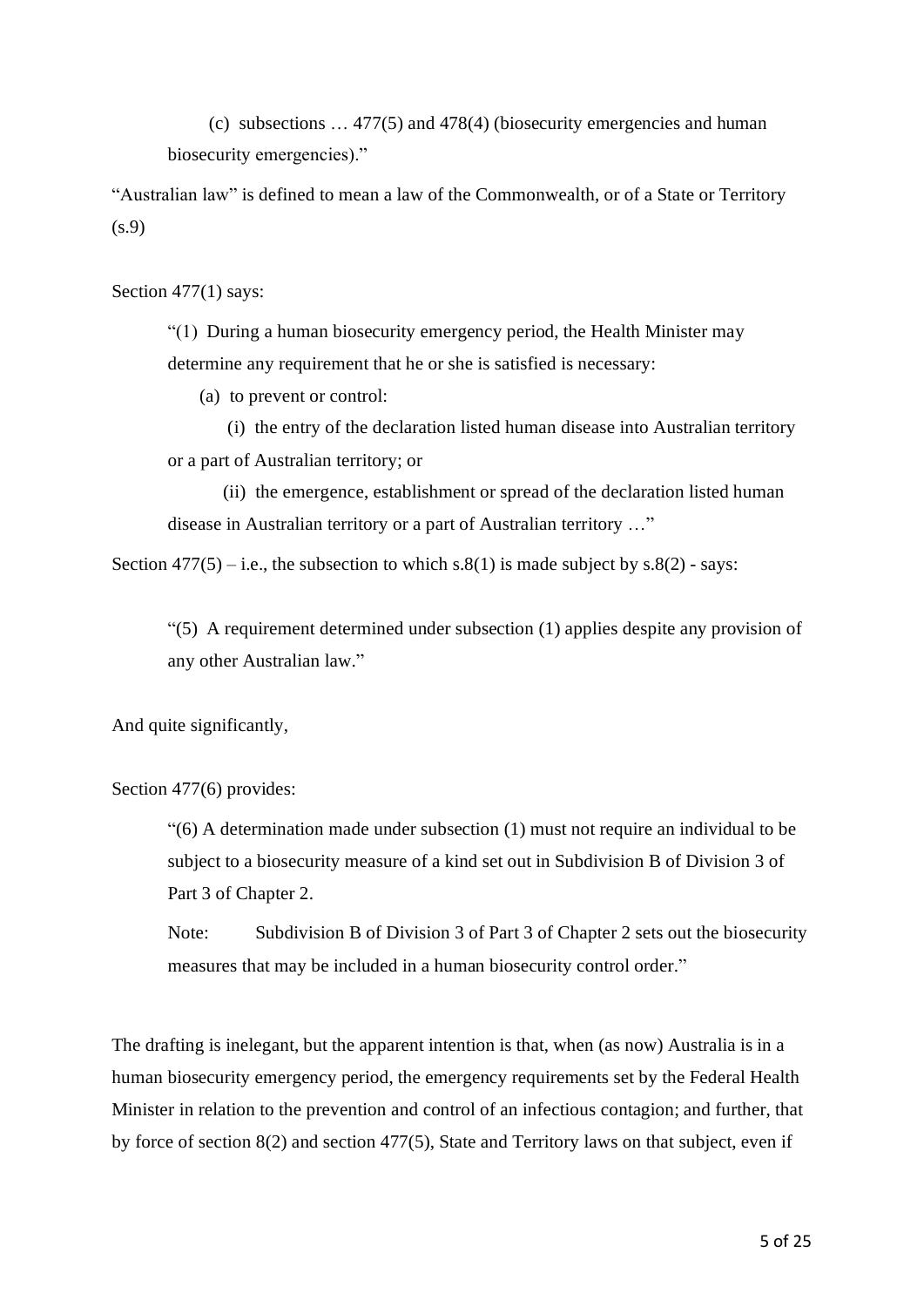they are capable of operating concurrently with the Biosecurity Act, are effectively muted in preference to the limitations set by the Declaration Order of the Governor-General.

The emergency requirements are qualified and restricted by the significant fact that emergency requirements and directions cannot request an individual to be isolated, detained, tested, vaccinated, medically treated or bodily searched (amongst other actions) in the absence of a biosecurity control order issued to the individual.

These measures are referred to as biosecurity measures and are captured under Subdivision B of Division 3 of Part 3 of Chapter 2 of the Biosecurity Act 2015.

Emergency and public health powers, at the States and Territories, do not provide a carte blanche to breach an individual's human rights by isolating them, or detaining them or testing them without the proper required notifications and risk assessments first.

It is noted however that there are limitations to the exercise of these powers to the extent that they apply to officers and employees of the States and Territories (except where an agreement operates) but NOT to the residents of the States and Territories. It is noted here that there is an effective [inter-governmental](https://www.coag.gov.au/sites/default/files/communique/COVID-19%20National%20Partnership%20Agreement%20Updated%20April%202020.pdf) agreement that places the Commonwealth in the lead as well as the Australian Health Sector [Emergency](https://www.health.gov.au/sites/default/files/documents/2020/02/australian-health-sector-emergency-response-plan-for-novel-coronavirus-covid-19_2.pdf) Response Plan which ensures that the States and Territories must act to complement the Federal Legislative Framework.

It is also noted that [section](http://www7.austlii.edu.au/cgi-bin/viewdoc/au/legis/cth/consol_act/coaca430/s109.html) 109 of the Constitution ensures that inconsistency arising between Commonwealth and State and Territories' laws will be addressed in favour of the Commonwealth.

# *States & Territories acting in excess of power*

The States and Territories have exceeded their powers by bringing in directions and laws under their respective public health and emergency legislation, that allow for the use of force and issuing general directions, that involve biosecurity measures, in the absence of biosecurity control orders and/or public health orders, to groups of healthy individuals.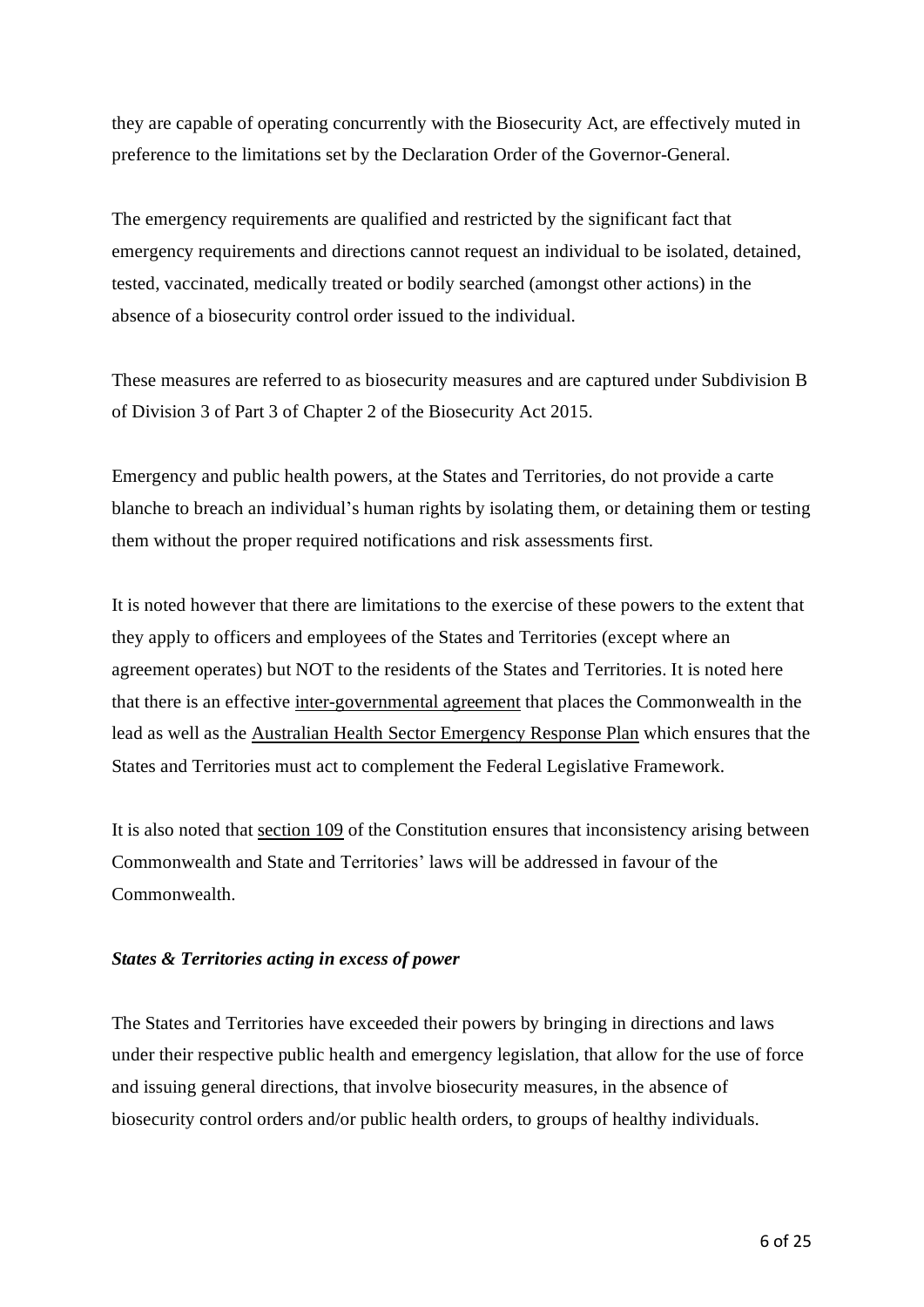Elderly people have also been quarantined for unreasonable and extended periods of time, not allowed to go outside in many instances and deprived of essential contact with their families and loved ones. We are now seeing the critical effects of this abusive isolation as more elderly people become sick and die. This has grossly extended the standard 14-day period of detention and isolation otherwise applicable.

In some instances, such as in [Victoria](https://www.legislation.vic.gov.au/in-force/acts/public-health-and-wellbeing-act-2008/043) and [Queensland,](https://www.legislation.qld.gov.au/view/whole/html/inforce/current/act-2005-048) Governments have ignored safeguard provisions in their own respective Public Health Acts that ensure that any individual that is to be detained, isolated, tested and treated is issued the appropriate public health orders first and the person is identified as a risk. Healthy people with no signs and symptoms have been required to have an Influenza Vaccination if they are to continue to access their jobs and visit loved ones at aged care facilities, detained in hotel quarantine at cross borders for no logical reason and being required to be tested in the absence of probable cause.

In Western [Australia,](https://www.legislation.wa.gov.au/legislation/prod/filestore.nsf/FileURL/mrdoc_42242.pdf/$FILE/Public%20Health%20Act%202016%20-%20%5B00-i0-03%5D.pdf?OpenElement) laws have been introduced that legitimise the involvement of police officers in taking off the underwear of individuals who are being detained for the purpose of vaccination, treatment and medical examination and now in South [Australia](https://www.legislation.sa.gov.au/LZ/C/A/COVID-19%20EMERGENCY%20RESPONSE%20ACT%202020/CURRENT/2020.7.AUTH.PDF) a proposal has been put to remove children compulsorily from their parents to place them in quarantine facilities. These actions are not only repulsive in our democracy but are simply not endorsed by the Biosecurity Act 2015. They also make a mockery of human rights when refer to safeguards of decency and sensitivity.

The States and Territories have also imposed an inconsistent and crippling framework in dealing with business closures and other business directions.

The wider restrictions imposed on businesses and the community need to be consistent and proportionate with the public health risks identified.

The crippling financial, psychological and social distress that has been caused to the Australian people as a result of the actions taken by the States and Territories cannot be quantified. It is evident to many that the actions of the States and Territories are at best, disproportionate, and at worst, unlawful and unreasonable.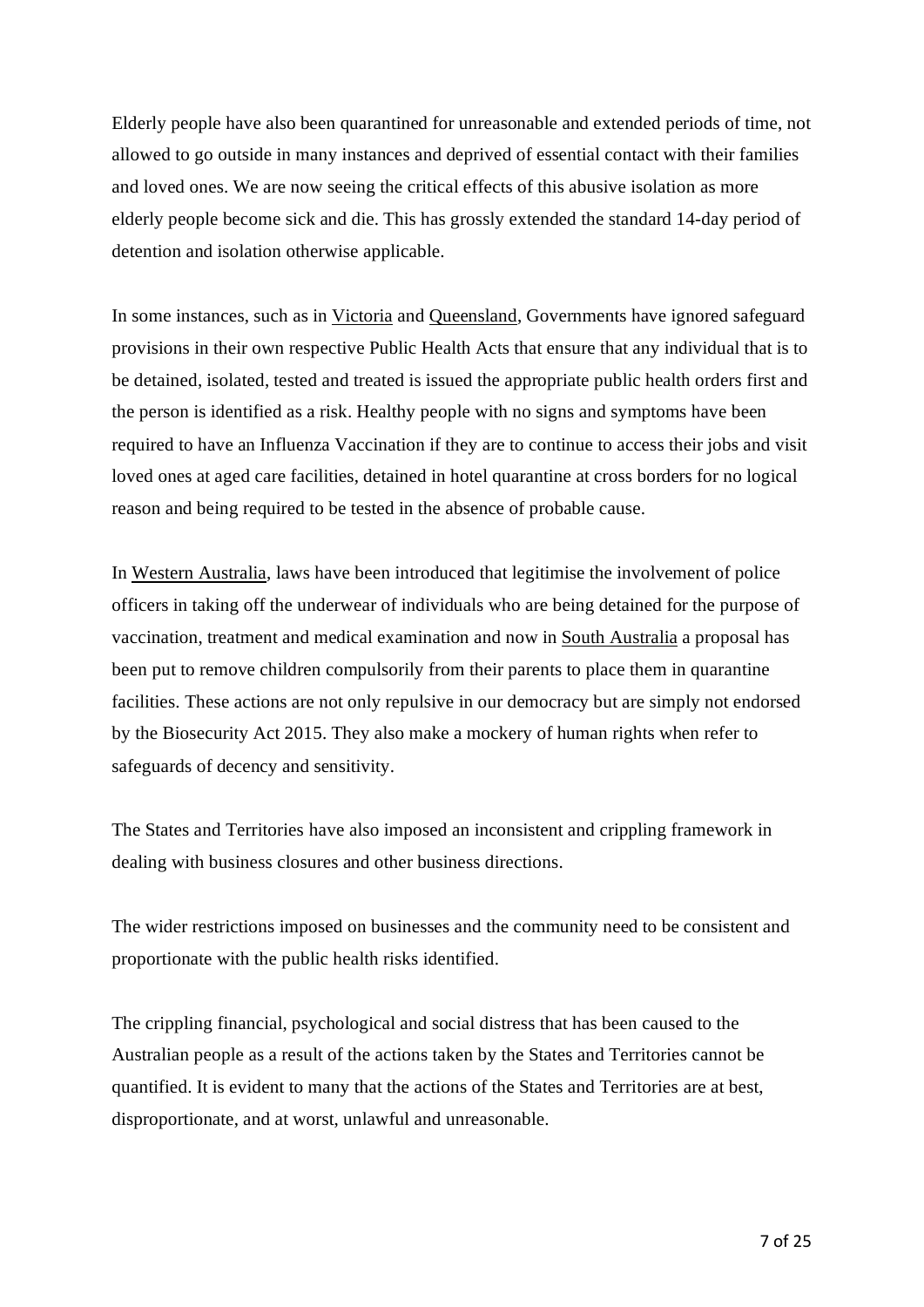Sovereign Governments must also use appropriate processes to measure serious public health risks. Such processes should include a proper and transparent framework of modelling, isolation of the contagion, testing for the contagion, reporting in relation to recovery, hospitalisation and death and appropriate access to all medical treatments and medications.

It is not permitted for Sovereign Governments to act in a manner where complete elimination of the risk is the target. The Biosecurity Act 2015 clearly states that that is not a possibility. Section 5 of the Biosecurity Act provides '*The Appropriate Level of Protection (or ALOP) for Australia is a high level of sanitary and phytosanitary protection aimed at reducing biosecurity risks to a very low level, but not to zero.'*

Furthermore, there must be sensible data and reasonable epidemiological approaches adopted that don't inflate the risks.

The situation with SARS-COV-2 is influenced by the global response to the contagion and its impacts on making a proper geographical assessment on our region. It is evident that there are serious questions posed with regards to the origin of the virus. It is commonly accepted that SARS-COV-2 originated in Wuhan, China. It is also commonly accepted that China has not been forthcoming and transparent by its identification and management of the outbreak.

### *Foreign Interference*

Australia's relationship with foreign interests is complex. Australian politicians and bureaucrats (both current and former) have formed deep links with the Chinese Government, its Chinese corporations and Chinese billionaires and other Transnational Organisations and Companies such the World Health [Organisation,](https://www.who.int/%5d,) the United [Nations,](https://www.un.org/en/) [CEPI](https://cepi.net/) being the Coalition for Epidemic Preparedness Innovations (CEPI) that seeks to develop vaccines against emerging infectious diseases (and the numerous institutes and companies it backs), billionaire technocrats such as the Bill and Melinda Gates [Foundation,](https://www.gatesfoundation.org/,) the [Wellcome](https://wellcome.ac.uk/) Trust and the World [Economic](https://www.weforum.org/) Forum (who also founded CEPI), and other foreign and local billionaires such as George Soros and Andrew Forrest. CEPI is also now working closely with the Chinese [Government.](https://cepi.net/news_cepi/cepi-establishes-representative-office-in-shanghai-china/)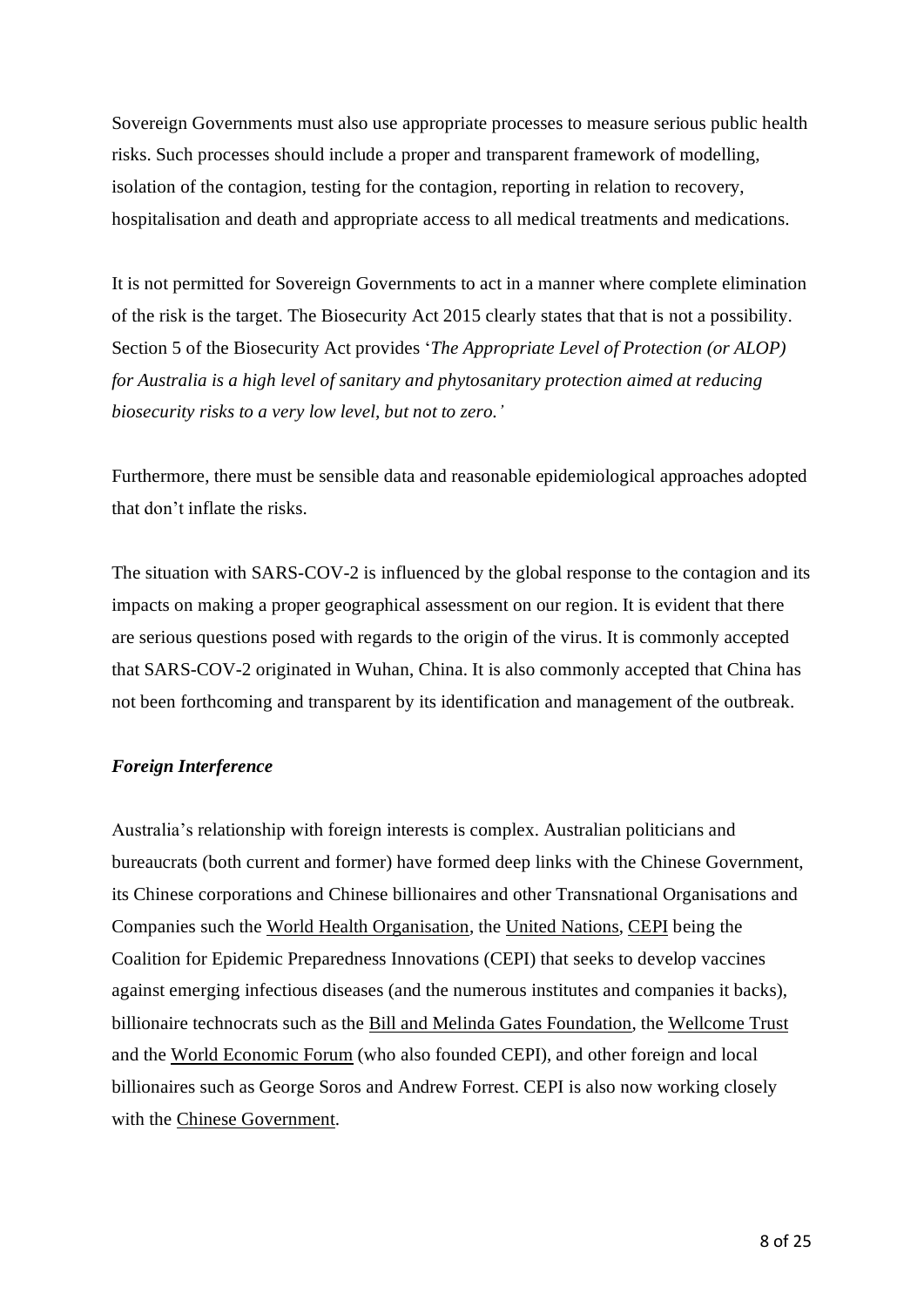The relationships between the public and private spheres have intersected to such a point that they have completely compromised the Sovereignty of our Governments. This has led to worrisome and troubling deals being struck by our States and Territories' politicians and bureaucrats that have seen our Port Darwin handed over in a [99-year](https://www.abc.net.au/news/2019-03-12/why-did-northern-territory-sell-darwin-port-to-china-what-risk/10755720) lease to the Chinese Government, the Victorian Premier Daniel Andrews making private deals with the Chinese Government over the 'belt and road [initiatives'](https://www.theage.com.au/politics/federal/inconsistent-with-foreign-policy-morrison-urges-victoria-to-scrap-bri-deal-20200611-p551k7.html) despite the vacuous protestations of the PM Scott Morrison, and former Secretary of the Department of Finance and the Department of Health Jane Halton taking on numerous, and at times conflicting, positions as the Chair of CEPI and a Commissioner at the executive board of the National COVID 19 [Coordination](https://pmc.gov.au/ncc/who-we-are) [Commission.](https://pmc.gov.au/ncc/who-we-are) Jane Halton is also on the board of Clayton Utz, ANZ Bank, Crown Sydney Vault (development of AI for the Australian Government), the board of WHO and the board of ASPI being the Australian Strategic Policy Institute that acts as a think tank that identifies security risks, especially in dealings with China. These are just a few examples of the deep links between our bureaucrats and politicians (both current and former) with transnational interests.

As Australians, we are now being asked to trust these decision-makers, when they have openly admitted to their compromised sovereignty.

It is no doubt that laws that are designed to strike that balance between competing interests of public health and human rights will be undermined by exaggerating the risks that are truly associated with SARS-COV-2, where both foreign interests and local players may seek to benefit from this exaggeration.

China also launched trade strikes on \$1 billion worth of [beef](https://www.smh.com.au/link/follow-20170101-p54s4k) and [barley](https://www.smh.com.au/link/follow-20170101-p54uf7) in April 2020 after Australia lobbied for an independent inquiry into the origins of the coronavirus. This evidences the power that China can yield over both our economic and political landscape.

It is evident now that States and Territories are ignoring the operation of the Biosecurity Act 2015, the [Constitution,](https://www.legislation.gov.au/Details/C2005Q00193) and the various human rights legislative frameworks, and using the contagion as a platform to instill technocratic agendas that will see the Police, ADF, ASEO, ASIS, DFAT and the AFP being provided with unprecedented powers over citizens, businesses being destroyed and abolished, our economy ruined, resulting in a significant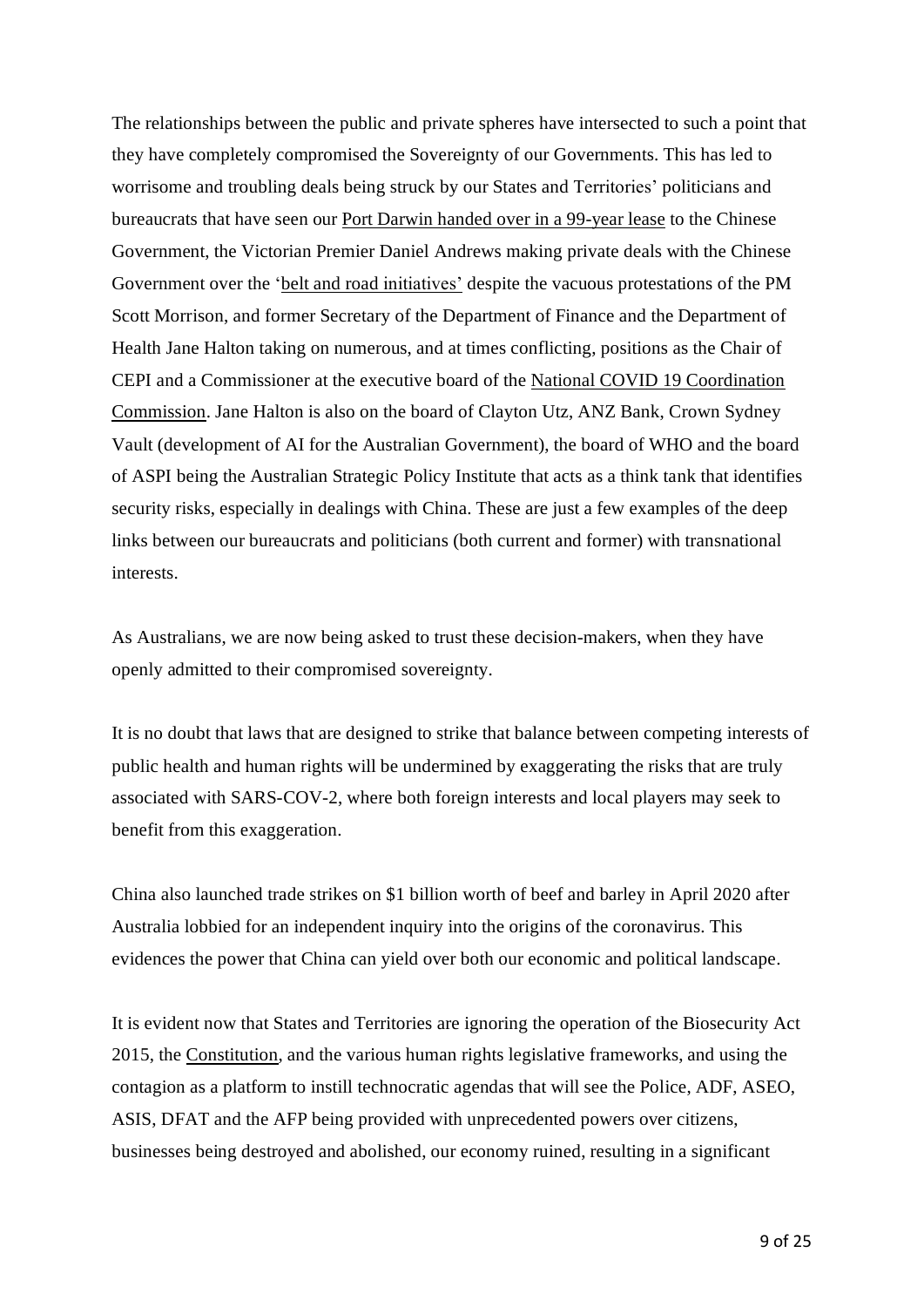increase in suicides, family violence, child abuse and mental illness, and human rights and privacy rights abrogated.

WHO wants the world to believe that asymptomatic people are infectious and yet the WHO has admitted that such a risk only constitutes a [percentage](https://www.who.int/news-room/commentaries/detail/transmission-of-sars-cov-2-implications-for-infection-prevention-precautions) between 0% to 2.2%.

Based on this miniscule risk, and now armed with the knowledge that the causal fatality rate in Australia is as low as 1.38%, our, Governments are setting debilitating policies and laws that have resulted in the detainment, isolation and testing of perfectly healthy individuals and the wholesale closure and destruction of our businesses.

Science is being used as a political weapon to inflate risks that do not pose significant harm on the majority of the population.

Our Governments are treating healthy people as suspect COVID-19 and requiring them to be detained and tested with no proof of risk and in the absence of being issued biosecurity control orders and/or public health orders.

It appears that there is more effort invested in building a comprehensive surveillance state including facial [recognition](https://www.abc.net.au/news/2020-06-17/facial-surveillance-slowly-being-trialled-around-the-country/12308282) cameras, [Digital](https://www.itnews.com.au/news/australias-digital-identity-bill-tops-200m-535700) ID, [biometric](https://www.biometricupdate.com/202003/australia-to-roll-out-digital-ids-biometric-features-for-public-testing-in-2020) data, and a number of other measures, including RFID micro-chipping and immunity passports as previously explored by Australia's Parliament House in a report discussing emerging [technologies](https://www.aph.gov.au/parliamentary_business/committees/senate/legal_and_constitutional_affairs/completed_inquiries/2004-07/privacy/report/c03) in 2005.

# *Problems with Data and Statistics*

We have gathered probative evidence from our experts, our clients and public information from our administrators that shows the following:

# *1. The RT-PCR Tests are not a diagnostic tool*

The Chief Health Officers and the Deputy Chief Health Officers have misled the public regarding the reliability of the testing and the information obtained from a positive test, in the absence of clinical observation.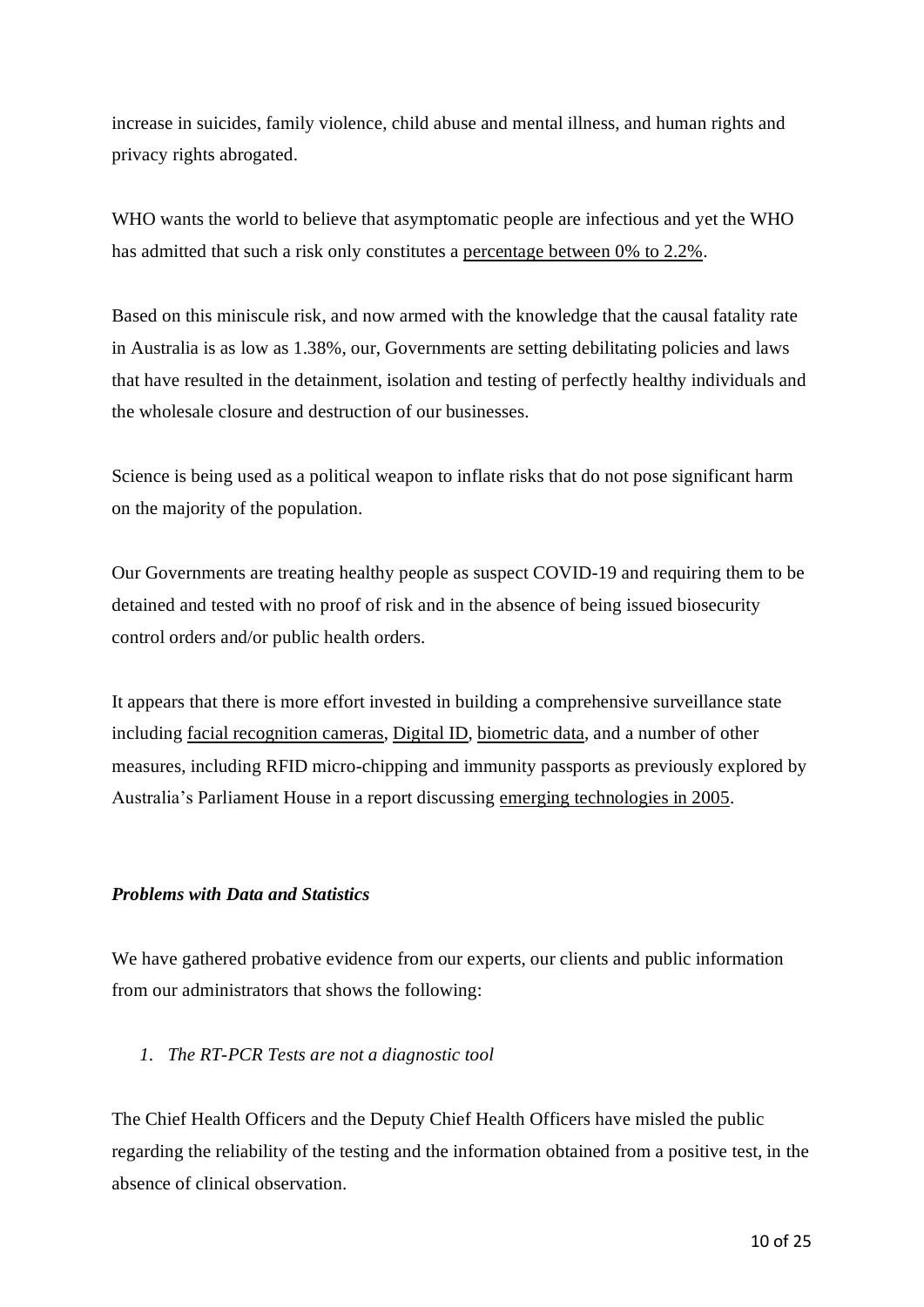The Australian Government, Department of Health, Therapeutics Goods [Administration](https://www.tga.gov.au/covid-19-testing-australia-information-health-professionals) 'TGA' provides:

'*The reliability of COVID-19 tests is uncertain due to the limited evidence base. Available evidence mainly comes from symptomatic patients, and their clinical role in detecting asymptomatic carriers is unclear*.'

It is evident that the extent to which a positive RT-PCR result correlates with the infectious state of an individual is uncertain.

The reason for this is because it is understood that RT-PCR tests cannot distinguish between 'live' virus and non-infective RNA.

Even the [CDC](https://www.fda.gov/media/134922/download) and the FDA in the US, for instance, concede in their files that the so-called 'SARS-CoV-2 RT-PCR tests' are not suitable for SARS-CoV-2 diagnosis.

'*Detection of viral RNA may not indicate the presence of infectious virus or that 2019-nCoV is the causative agent for clinical symptoms'*.

And:

'*This test cannot rule out diseases caused by other bacterial or viral pathogens*.'

# And the [FDA](https://www.fda.gov/media/136151/download) admits:

'positive results […] do not rule out bacterial infection or co-infection with other viruses. The agent detected may not be the definite cause of disease.'

It is therefore extremely irresponsible for our Government to purport that RT-PCR testing is a conclusive method of diagnosis and furthermore deliberately set out to confuse the public that people who test positive are infected and/or infectious with certainty.

# *2. RT-PCR tests give rise to false positives*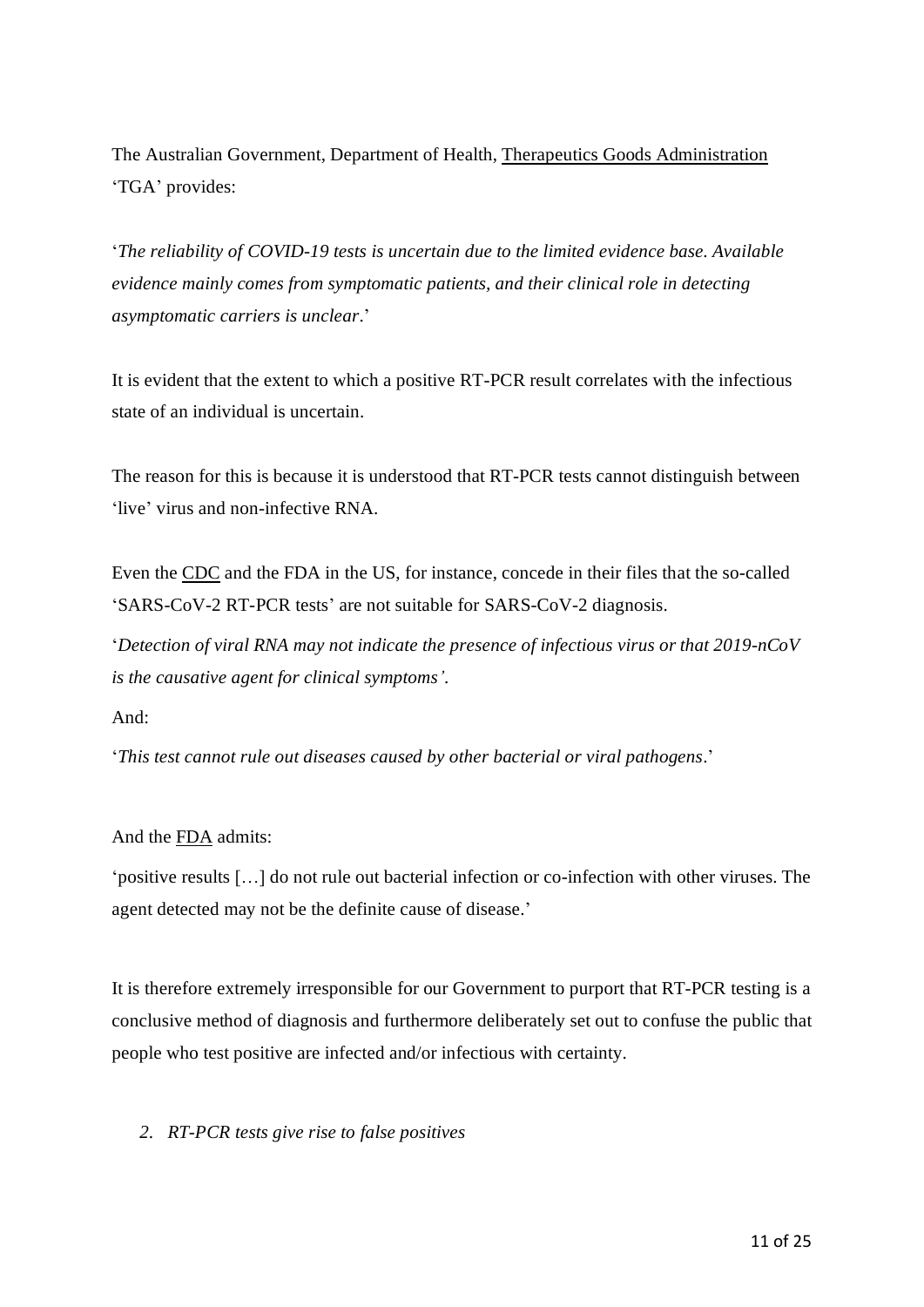### The Public Health Laboratory Network on Nucleic Acid Test Results [Interpretation](https://www.health.gov.au/sites/default/files/documents/2020/07/phln-guidance-on-nucleic-acid-test-result-interpretation-for-sars-cov-2-phln-statement-on-nucleic-acid-test-false-positive-results-for-sars-cov-2.pdf) states

*'The SARS-CoV-2 RT-PCR tests used in Australia have very high specificities and the strategy of using a second and/or third SARS-CoV-2 PCR assay with different gene targets increases the specificity of the PCR even further. The combined SARS-CoV-2 PCR testing experience of the PHLN laboratories is that the false positive rate is extremely low*.'

However it also provides:

*'…using the same test, if a low risk asymptomatic population is tested where the likelihood of infection is 5 in 10,000 (i.e. 0.05%), the positive predictive value is 4.3% (i.e. for every 100 people with a positive test result, four to five will have SARS-CoV-2 infection but 95-96 people without infection will have a false positive result).*'

Given the above, the PCR-Tests, in low risk asymptomatic population such as Australia should repeat testing of the same sample and [re-sample](https://www.health.gov.au/sites/default/files/documents/2020/06/phln-statement-on-nucleic-acid-test-false-positive-results-for-sars-cov-2.pdf) where possible.

Unfortunately, in Australia, laboratory [technicians](https://www.gphn.org.au/health-alert-coronavirus-update-chief-health-officer-victoria-15-june-2020/) were advised by our Governments: '*any coronavirus reported by a laboratory as having detected SARS-COV-2 on PCR will be treated as positive for the purposes of public health actions, regardless of repeat testing of the sample. It is not appropriate to advise a patient that a test is false positive without prior consultation with the department.*'

Such a practice is not only unacceptable but it also poses a serious risk of inflating the figures reported as COVID-19 when they are false positive outcomes and constitutes a serious interference of the private rights between patients and their doctors and/or clinicians.

Given the reliance on these figures to declare a National State of Emergency, and now in Victoria, a State of Disaster, resulting in highly restrictive measures being enforced on the people of Australia, it is deeply troubling that such a practice has been put in place with Australian laboratories.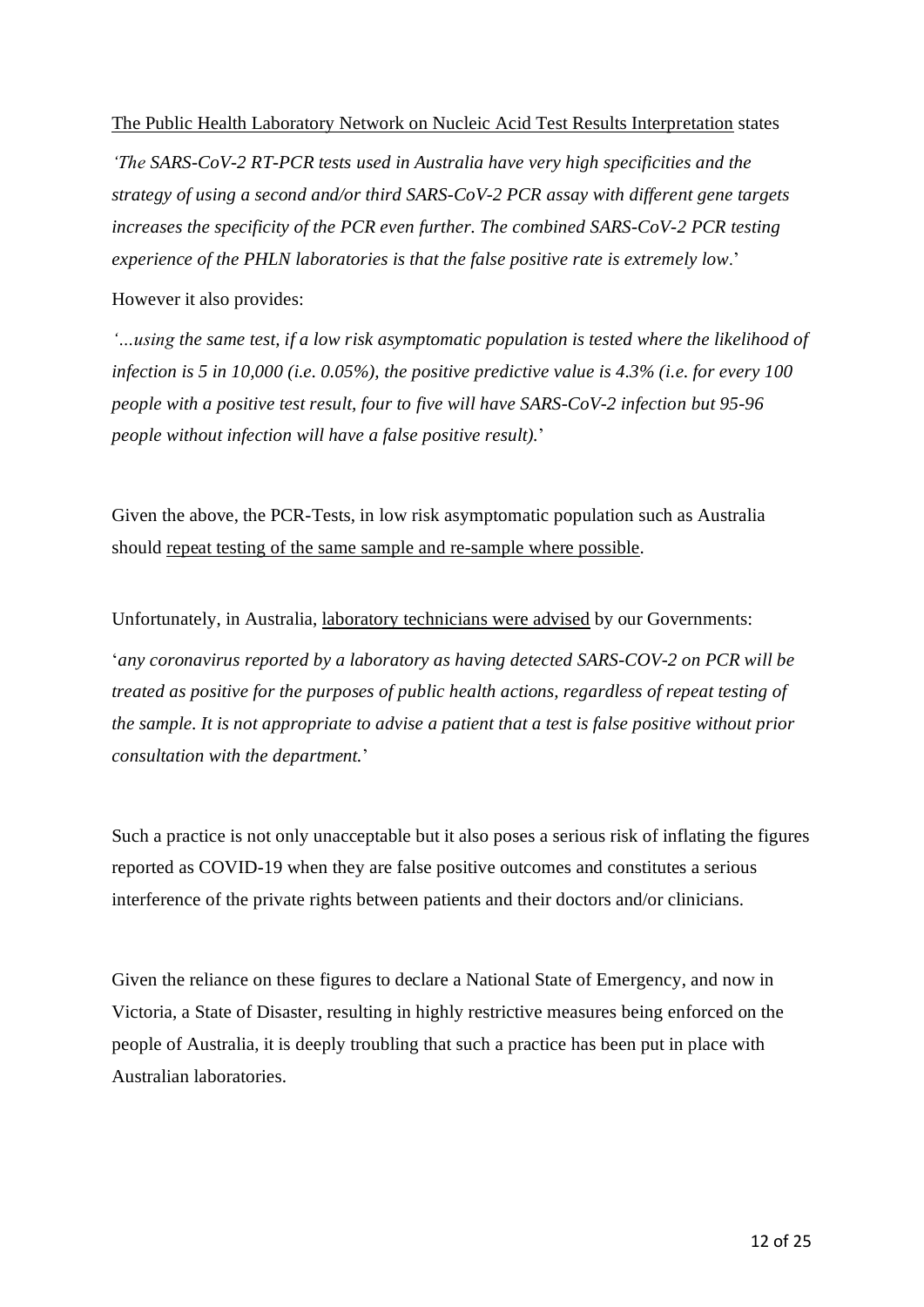More generally, irrespective of the issues of specificity, the RT-PCR tests have been shown to produce at least 30% false positives and 20% false negatives according to a recent [randomised](http://www.int-soc-clin-geriat.com/info/wp-content/uploads/2020/03/Dr.-Lees-paper-on-testing-for-SARS-CoV-2.pdf) clinical trial.

This has also been confirmed by the John Hopkins [University](https://www.acpjournals.org/doi/10.7326/M20-1495) that focused on the alarming rates of false negative results generated by RT-PCR tests

# *3. Security Risks identified with RT-PCR Tests*

The Australian government [announced](https://www.health.gov.au/ministers/the-hon-greg-hunt-mp/media/ground-breaking-partnership-delivers-10-million-covid-19-tests-and-equipment) in late April that it had accepted 10m Covid-19 tests manufactured by the Beijing Genomics Institute, purchased in a \$200m deal brokered by [Andrew](https://www.theguardian.com/australia-news/2020/jul/09/australian-experts-raise-security-concerns-about-chinese-maker-of-andrew-forrest-covid-19-tests) Forrest, the mining billionaire, and his philanthropic arm, the Minderoo Foundation.

It followed a [report](https://www.aspi.org.au/report/genomic-surveillance) by the Australian Strategic Policy Institute (ASPI) that found a BGI subsidiary, Forensic Genomics International, was linked to what it described as a 'DNA dragnet' involving multiple companies, which collected DNA data from millions of men and boys with no serious criminal history.

The report found the BGI subsidiary partnered with Chinese police to help build genetic databases.

'This program of mass DNA data collection violates Chinese domestic law and global human rights norms,' the report said. 'And, when combined with other surveillance tools, it will increase the power of the Chinese state and further enable domestic repression in the name of stability maintenance and social control.'

Previous reports have [suggested](https://www.reuters.com/article/health-coronavirus-australia-china-int/chinas-bgi-gets-australian-foothold-through-mass-coronavirus-test-delivery-idUSKBN22I0VG) BGI had involvement in providing gene technology used to surveil the Uighur ethnic minority in Xinjiang province.

# *4. Suspect COVID-19 Cases*

Apart from the serious problems with using the RT-PCR Tests as a benchmark for diagnosis, other serious concerns are also attributed to using the wider label of 'suspect COVID-19'.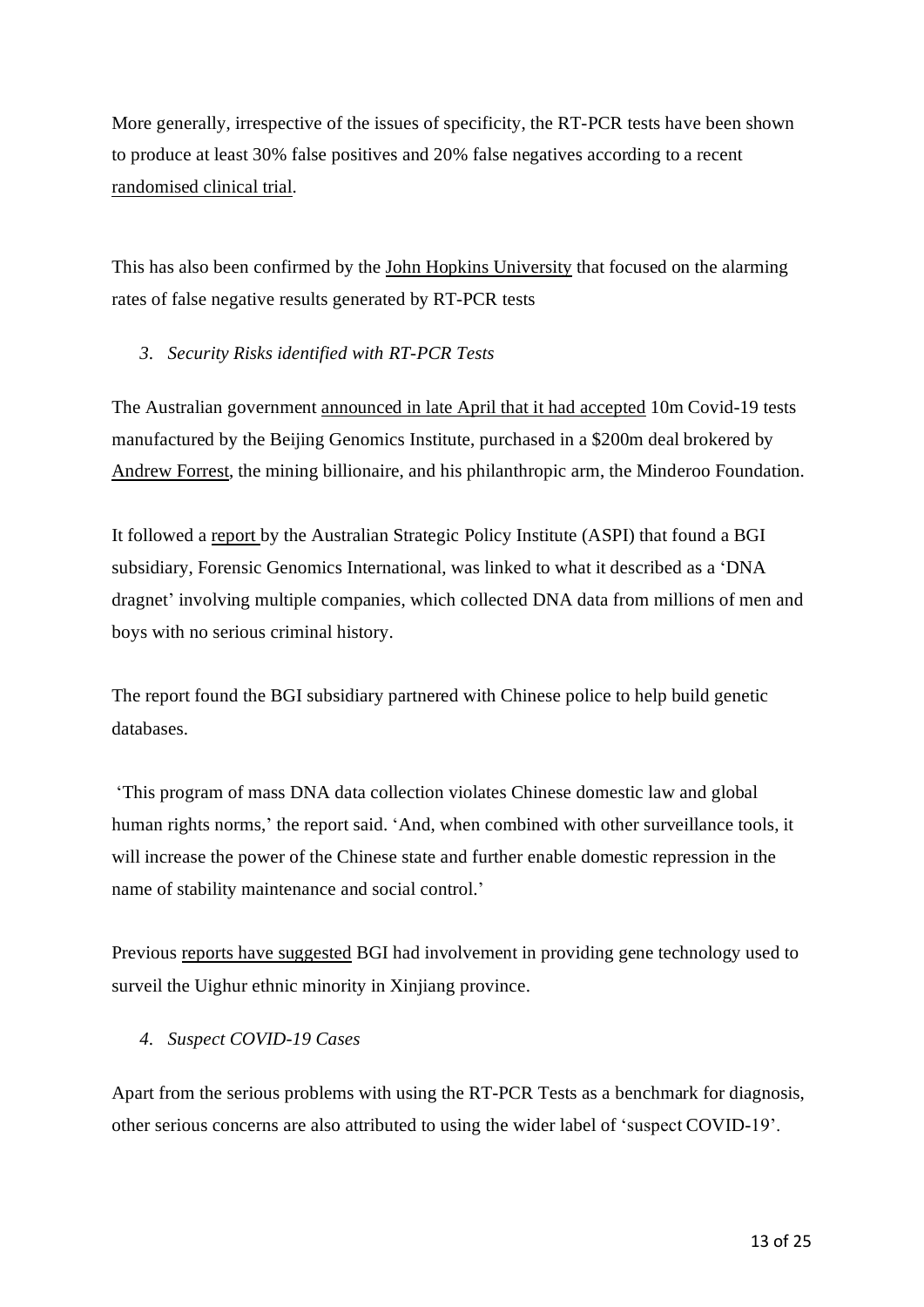Many of our clients have approached us with regards to serious concerns about the standards that are being set and applied in relation to identifying COVID-19 cases.

# The CDNA National Guidelines for Public Health Units for [Coronavirus](https://www.health.gov.au/sites/default/files/documents/2020/08/cdna-guidelines-for-the-prevention-control-and-public-health-management-of-covid-19-outbreaks-in-correctional-and-detention-facilities-in-australia.pdf) Disease 2019 [\(COVID-19\)](https://www.health.gov.au/sites/default/files/documents/2020/08/cdna-guidelines-for-the-prevention-control-and-public-health-management-of-covid-19-outbreaks-in-correctional-and-detention-facilities-in-australia.pdf) introduces a category of patient for suspect COVID-19 as follows:

#### **Suspect case**

Clinical and public health judgement should be used in assessing if hospitalised patients with nonspecific signs of infection and patients who do not meet the clinical or epidemiological criteria should be considered suspect cases.

A person who meets the following clinical AND epidemiological criteria:

#### **Clinical criteria:**

Fever (≥37.5°C)<sup>2</sup> or history of fever (e.g. night sweats, chills) OR acute respiratory infection (e.g. cough, shortness of breath, sore throat)<sup>4</sup> OR loss of smell or loss of taste.

#### Epidemiological criteria:

In the 14 days prior to illness onset:

- Close contact<sup>5,6</sup> (refer to Contact definition below) with a confirmed or probable case
- International travel
- Passengers or crew who have travelled on a cruise ship
- Healthcare, aged or residential care workers and staff with direct patient contact
- People who have lived in or travelled through a geographically localised area with
- elevated risk of community transmission, as defined by public health authorities<sup>7</sup>

It appears that many of the COVID-19 numbers of infected people being reported nationally, and particularly in Victoria are suspect cases, rather than probable or confirmed cases.

Furthermore, there are concerns with double counting once suspect cases become confirmed or probable. Another serious issue is contact tracing. It appears that the States and Territories are not complying with the strict requirements of providing prescribed contact information when they identify someone as a suspect case. And in many other situations, people are being identified as suspect cases, through contact tracing, when they don't match any of the clinical criteria.

### *5. Diagnosis and Codification at Hospitals for COVID-19*

Clinical coding is translation of clinical documentation about patient care into code format. This process is completed once the patient is discharged. Clinical coding is completed by a trained Health Information Manager or Clinical Coder after review and abstraction of clinical diagnoses and procedures from the patient's medical record.

We have consulted with a number of experts, and it is evident that the coding rules for COVID-19 do the opposite. They let the Codes drive the clinical statement, hijacking every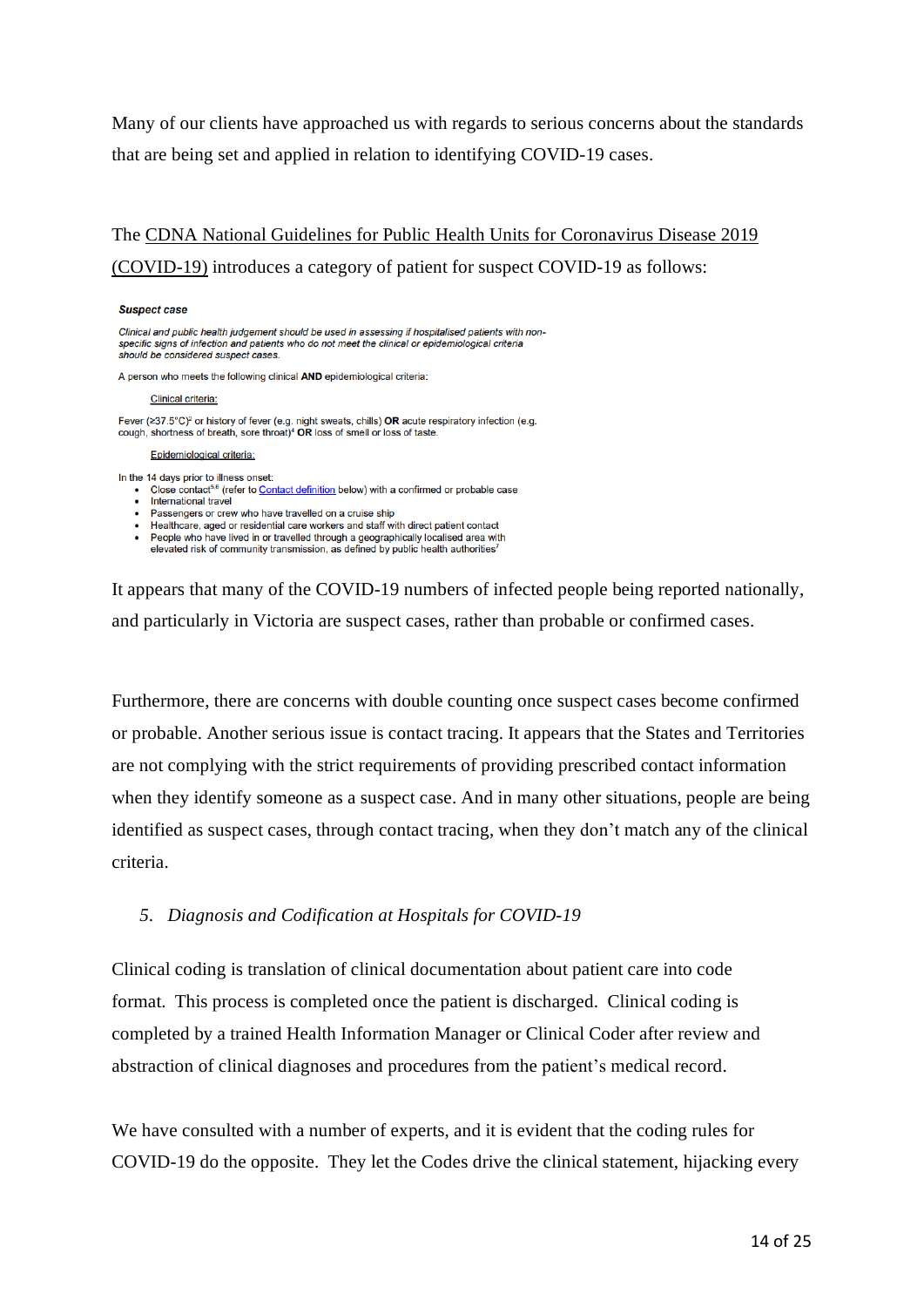possible respiratory or viral presentation (severe or otherwise). Coding COVID-19 for asymptomatic patients just goes against everything we know. The patient isn't sick nor do they have a disease, yet they are diagnosed based on close contact or suspicion (due to overt contact tracing/public health intervention).

# **There are 5 main issues:**

1. COVID-19 can be suspected on admission and coded due to bending of our Australian Coding Standards.

2. The clinical definition of COVID-19 "the disease" is extremely broad because it doesn't have any unique identifying factors that make it distinguishable from many other illnesses such as the common cold or influenza and includes cough and fever.

3. Clinicians must suspect COVID-19 where the patient presents with any respiratory symptoms (per protocol), they are immediately codified on admission as a COVID-19 patient.

4. Test results do not need to be confirmed for SARS-COV-2 to have a diagnosis of COVID-19.

5. There is excessive testing for SARS-COV-2 which never occurred previously for influenza or influenza like symptoms.

These issues have been exacerbated due to WHO supplying new emergency COVID-19 codes to the IHPA via the International [Classification](https://www.ihpa.gov.au/what-we-do/how-to-classify-covid-19) of Diseases. This has also impacted our Australia Coding Standards as all other diseases and conditions, with the exception of COVID-19, must be principally diagnosed after study of the condition and in response to being chiefly responsible for occasioning the episode of care. This process is simply not being followed for suspect COVID-19.

Essentially, an individual who previously presented to hospital with viral symptoms (usually non-specific) would not have been given a "viral illness" diagnosis without any swabs etc. Now, they are "suspected of COVID-19" on admission. Once swabs are taken, if it shows for SARS-CoV2 then they have COVID-19. If they test inconclusive, they have COVID-19. These outcomes may also be exacerbated by false positive results. Before the epidemic, individuals wouldn't have been tested for H1N1 unless they were really sick and had pneumonia or other related condition.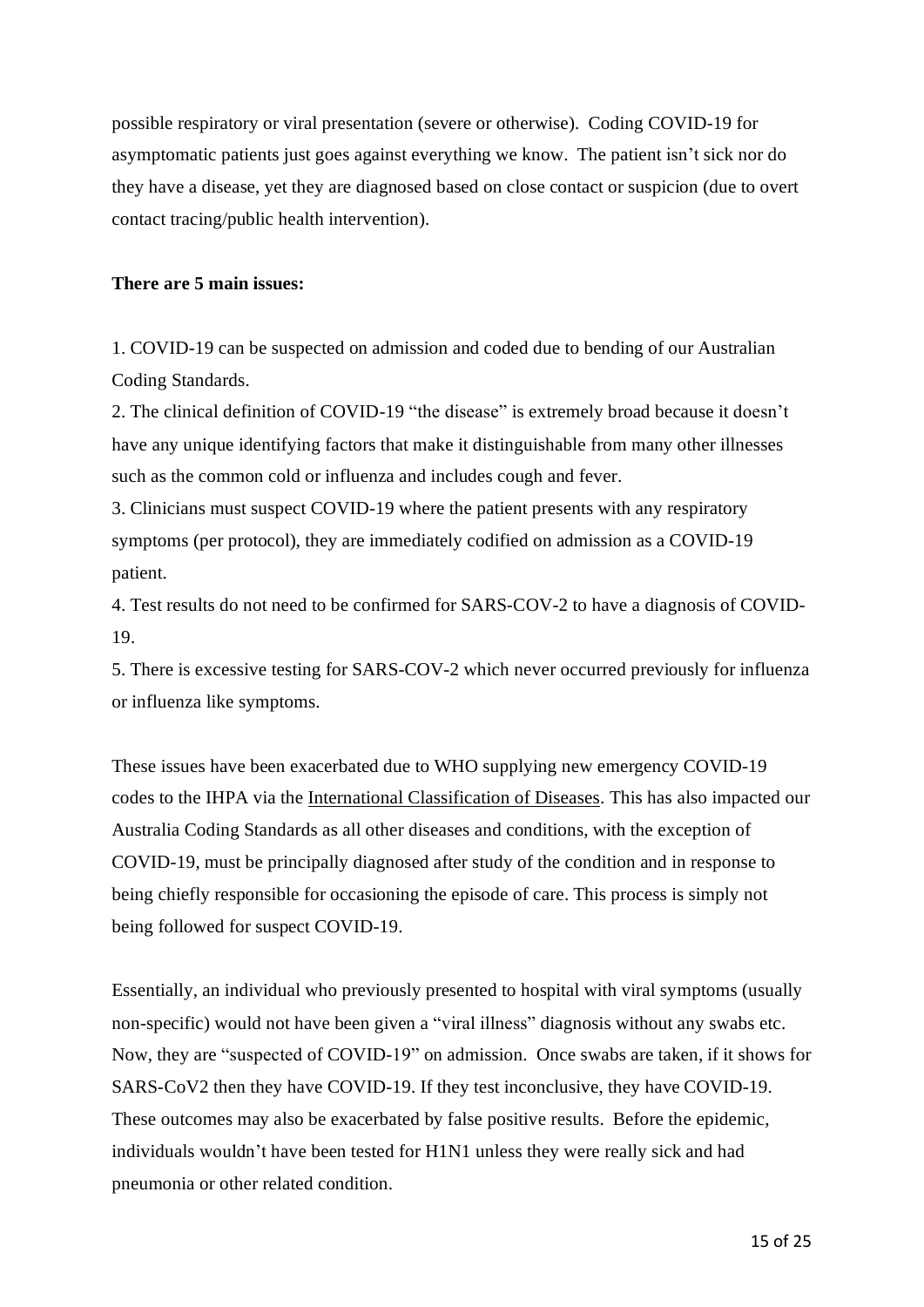### 6. COVID-19 Deaths

We have many clients who have been extremely shocked by the recording of the cause of death of their family member as COVID-19 when the family member clearly passed away from a pre-existing condition unrelated to COVID-19. In some instances, the family member merely tested positive for COVID-19 but were asymptomatic.

The problems here are blatant and the [Australian](https://www.abs.gov.au/ausstats/abs@.nsf/mf/1205.0.55.001) Bureau of Statistics '*Guidance for Certifying Deaths due to [COVID-19](https://www.abs.gov.au/ausstats/abs@.nsf/mf/1205.0.55.001)*' is overt in its inappropriate implications when it states: '*The new coronavirus strain (COVID-19) should be recorded on the medical cause of death certificate for ALL decedents where the disease caused, or is assumed to have caused, or contributed to death*.'

So even if COVID-19 is merely assumed or contributed to the death, it will be recorded as the cause of death.

# 7. *Financial Incentivisation*

The States and Territories National Health Funding Pool upfront advanced [payments](http://www.federalfinancialrelations.gov.au/content/npa/health/national-partnership/covid19-npa.pdf) from the Commonwealth could be used as a means for States to attain funding for hospitals.

The Upfront Advance Payment to assist with COVID-19

27. The Commonwealth agrees to pay into the National Health Funding Pool for each State an Upfront Advance Payment for an amount as set out in the table below.

| New South Wales                     | \$31,899,187 |
|-------------------------------------|--------------|
| Victoria                            | \$26,005,094 |
| Queensland                          | \$20,091,356 |
| Western Australia                   | \$10,337,993 |
| South Australia                     | \$6,907,399  |
| Tasmania                            | \$2,106,814  |
| <b>Australian Capital Territory</b> | \$1,682,629  |
| Northern Territory                  | \$969,528    |
|                                     |              |

We know the procedures for testing, cause of deaths and codifying positive tests allows the States and Territories to inflate the statistics and therefore inflate the true impact on hospitals. Their document actually states under Part 5 22 (b that in relation to hospital services payments, the Commonwealth will provide a 50% contribution of costs for diagnosis and treatment including SUSPECTED cases and monthly payments are based on ESTIMATES provided by the States. It also mentions a 50% contribution to OTHER COVID-19 activity for management of the outbreak. And 100% contribution to keep private hospitals viable.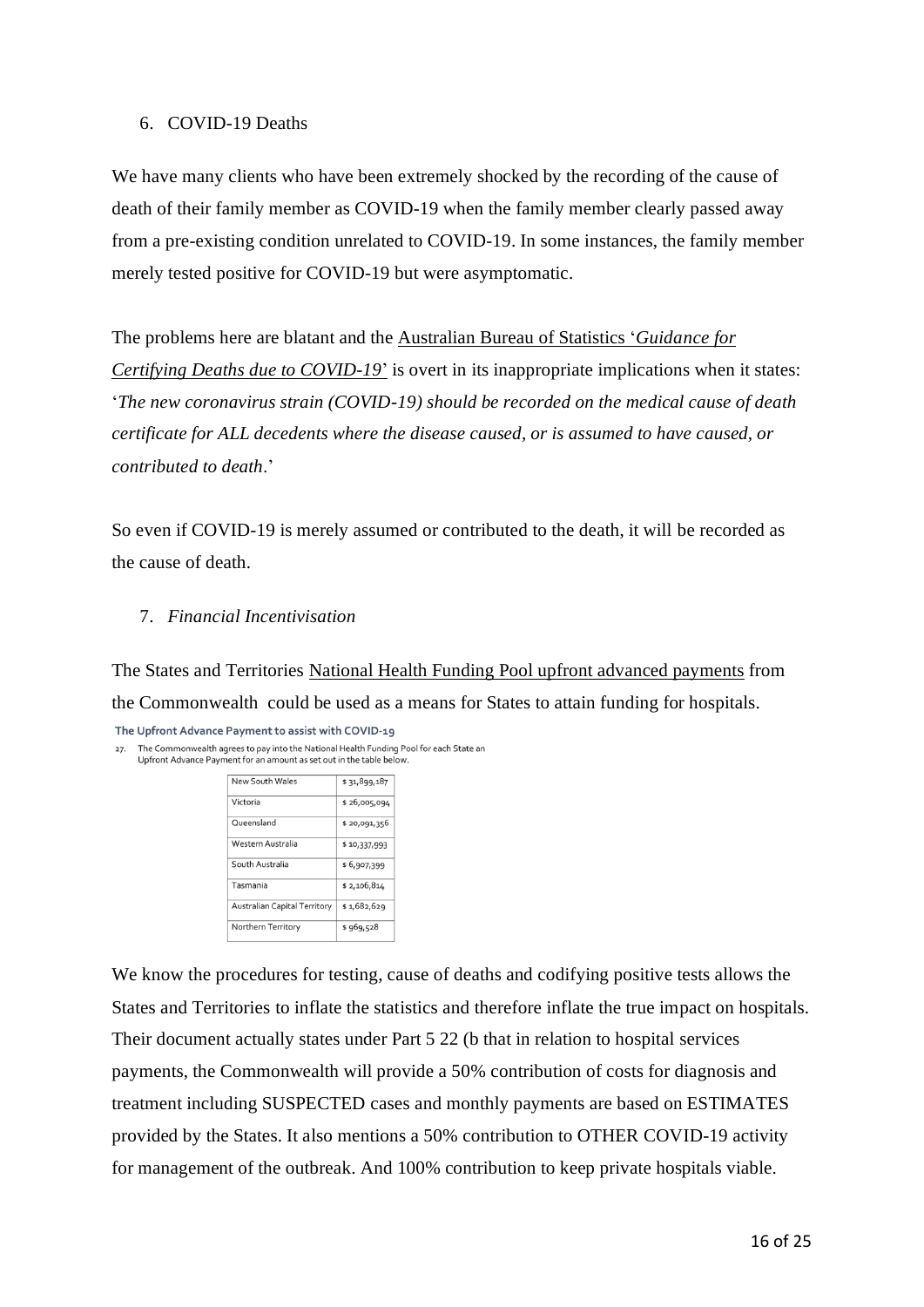# **Overarching Arrangements**

- There will be three sets of payments provided by the Commonwealth to the States under this 22. Agreement, and financial contribution rates for COVID-19 related activities and services are outlined at Schedule A:
	- a. The Upfront Advance Payment the Commonwealth will provide an upfront advanced payment of \$100 million to the States to be paid on a population share basis. This is payable to the individual State when they sign and commit to the Agreement. This is an advance payment to ensure the timely availability of funds under this Agreement and other payments will be adjusted to reflect the prospective nature of the payment.
	- b. Hospital Services Payments the Commonwealth will provide a 50 per cent contribution for costs incurred by States, through monthly payments, for the diagnosis and treatment of COVID-19 including suspected cases. This payment will be provided monthly based on estimates provided by States and reconciled three monthly against actual expenditure.
		- i. This payment will also include a 50 per cent contribution from the Commonwealth to the States for costs related to hospital services delivered to public patients in private hospitals.
	- c. The State Public Health Payments the Commonwealth will provide a 50 per cent contribution for costs incurred by States, through monthly payments, for other COVID-19 activity undertaken by State public health systems for the management of the outbreak. This is in addition to public health funding provided through the NHRA once in operation. This payment will be provided monthly based on estimates provided by States and reconciled three monthly against actual expenditure.
		- i. Under the State Public Health Payment a 100 per cent contribution will be paid to the States for costs incurred from 31 March 2020, to ensure the minimum viability of private hospitals, in accordance with Schedule B.

NDIS Price Guide to support [participants](https://www.ndis.gov.au/providers/price-guides-and-pricing) during COVID-19 is paying residential care facilities between \$1200-\$1800 per patient per day for COVID-19 positive residents. Given the loopholes in testing, this easily allows struggling care facilities the means to take advantage of these financial incentives.

# *Other significant issues for our clients- Influenza Vaccine Mandate*

On 17 March 2020, the AHPPC, the key medical decision-making committee for health emergencies, has advised that all residential aged care staff and visitors should be vaccinated against seasonal influenza. This decision was formalised through the press release made by the Prime Minister and Cabinet's department on [21 April 2020.](https://www.pm.gov.au/media/update-coronavirus-measures-210420.)

Our team requested from the Australian Government Department of Health, through Freedom of Information requests, all documents providing proof of a reduction in overall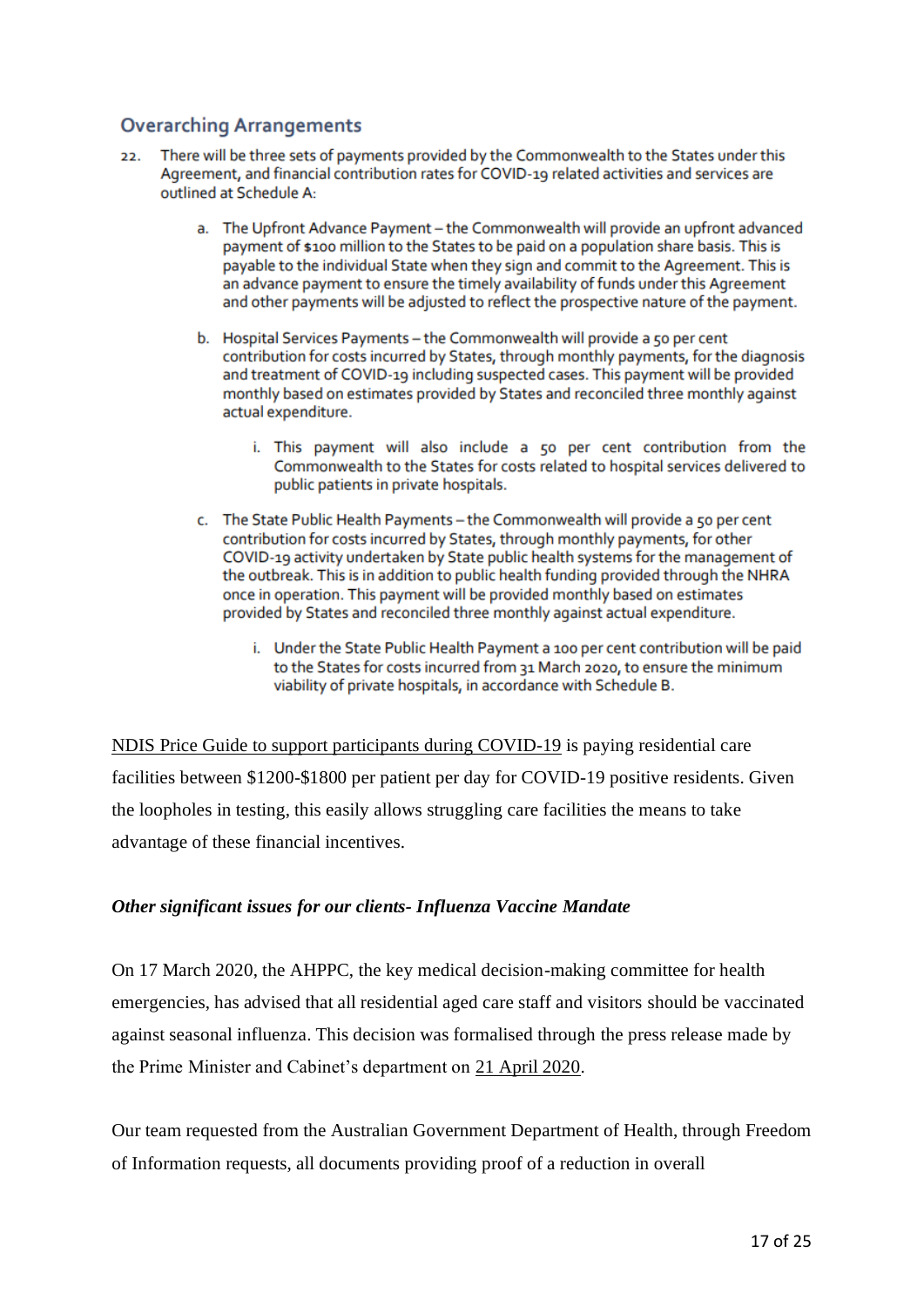hospitalisation following the receipt of an Influenza vaccine that restricted entry to Residential Aged Care Facilities and all risk assessments carried out in relation to the decision of the AHPPC which led to all the States and Territories issuing their respective directives.

We were not surprised to receive responses from the Australian Government Department of Health that the documents we sought '*did not exist'*.

Indeed, the [Cochrane](https://www.cochranelibrary.com/cdsr/doi/10.1002/14651858.CD004876.pub4/full) Reviews are very clear that 'Certainty of evidence for the small reductions in hospitalisations and time off work is low.' And in relation to the elderly, 'Very few deaths occurred, and no data on hospitalisation were reported.'

This is apart from the significant issues associated with safety of influenza vaccines and short-term and long-term adverse reactions.

In their conclusions, the Cochrane reviewers state:

'*Healthy adults who receive inactivated parenteral influenza vaccine rather than no vaccine probably have a one per cent lower risk of experiencing influenza over a single influenza season (2.3 per cent versus one per cent, moderate-certainty evidence).*'

It is important to note that the Cochrane Institute is the ultimate arbiter of medical health interventions.

We say that Mr Scott Morrison and his Cabinet acted beyond their powers by requesting that the States and Territories pass directives under their respective public health and emergency acts to direct a group of people, being aged care visitors and employees affected collectively, to take the influenza vaccination otherwise they would be denied the benefit of contact with their elderly family member or loved one and/or potentially be terminated or stood down from their work positions.

We say that these decisions have been made with no evidence to properly support the contention that taking the influenza vaccine will reduce hospitalisations, as detailed above and based on the results of our FOI requests.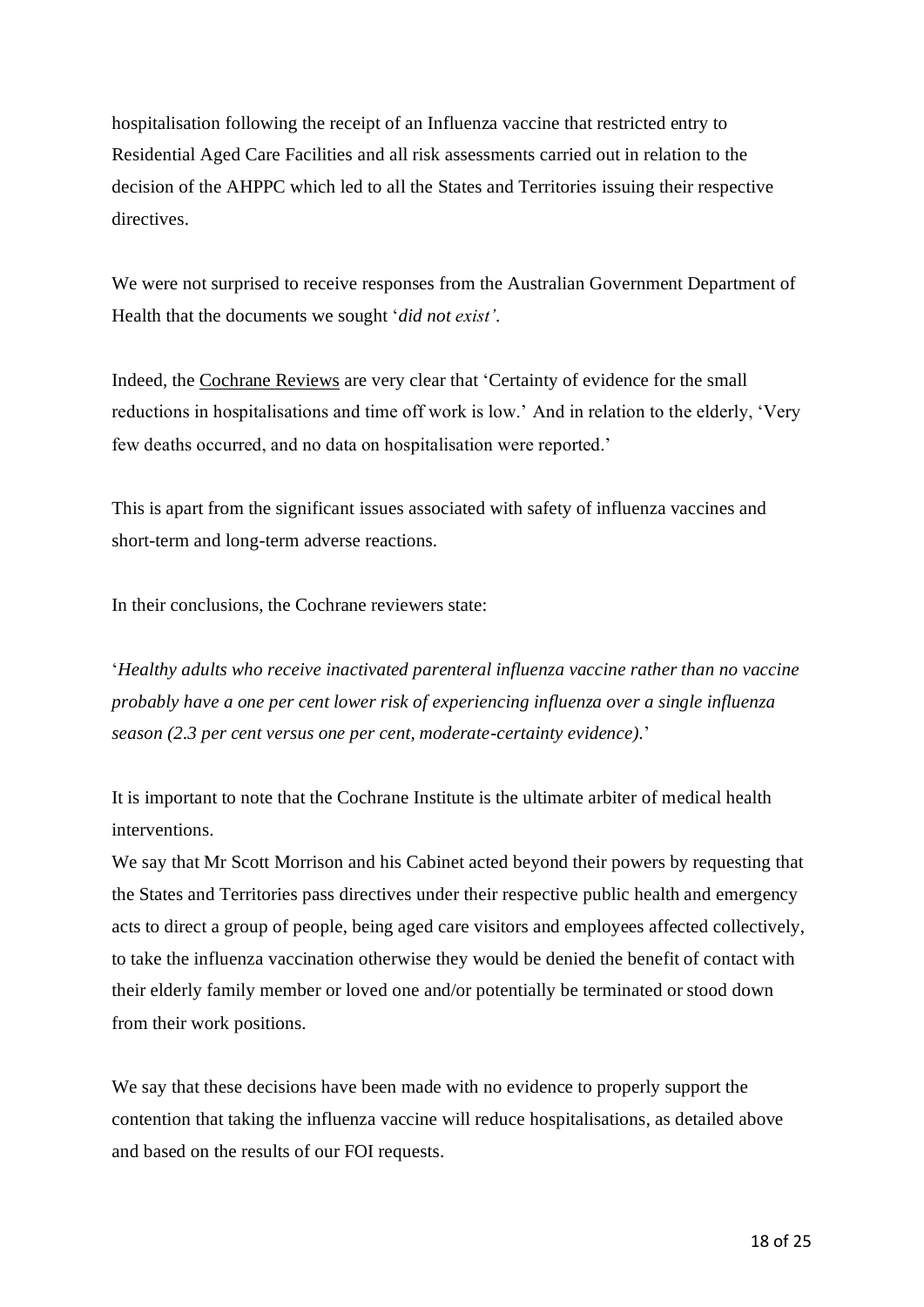Requiring vaccines on healthy individuals is unlawful. The requirement to take a vaccine has been explicitly detailed under the Biosecurity Act 2015 as well as paragraph 51 (xxiiiA) of the Australian Constitution and that the Biosecurity Act acknowledges the express limitations not to conscript Australians into medical services.

This legislation is clear in relation to imposing any conditions on individuals that can only be achieved through the application of a biosecurity control order and/or a public health order.

Making a benefit contingent by creating a compulsory requirement for a vaccine, to obtain that benefit, is not providing the individual freedom of choice and is in serious breach of the circumstances anticipated at law where a vaccine maybe necessary and compulsory to achieve risk minimisation.

In due course, we will apply this principle to challenge the unlawfulness of both the no-jab noplay and the no-jab no-pay legislative frameworks.

Section 92 of the Biosecurity Act 2015 is very clear that a vaccination is anticipated to be covered by a human biosecurity control order. There are no other circumstances that legally make a vaccine a requirement. The vaccine must only become a requirement if there is a proper risk assessment made on an individual who would be presenting signs and symptoms of that listed human disease. Furthermore, any requirement made via a human biosecurity control order and/or a public health order must include all rights of review. The individual may have other options for treatment under these circumstances and they must not be required to take a vaccine if there are other options.

Section 92:

# **Receiving a vaccination or treatment**

An individual may be required by a human biosecurity control order to receive, at a specified medical facility:

- (a) a specified vaccination; or
- (b) a specified form of treatment;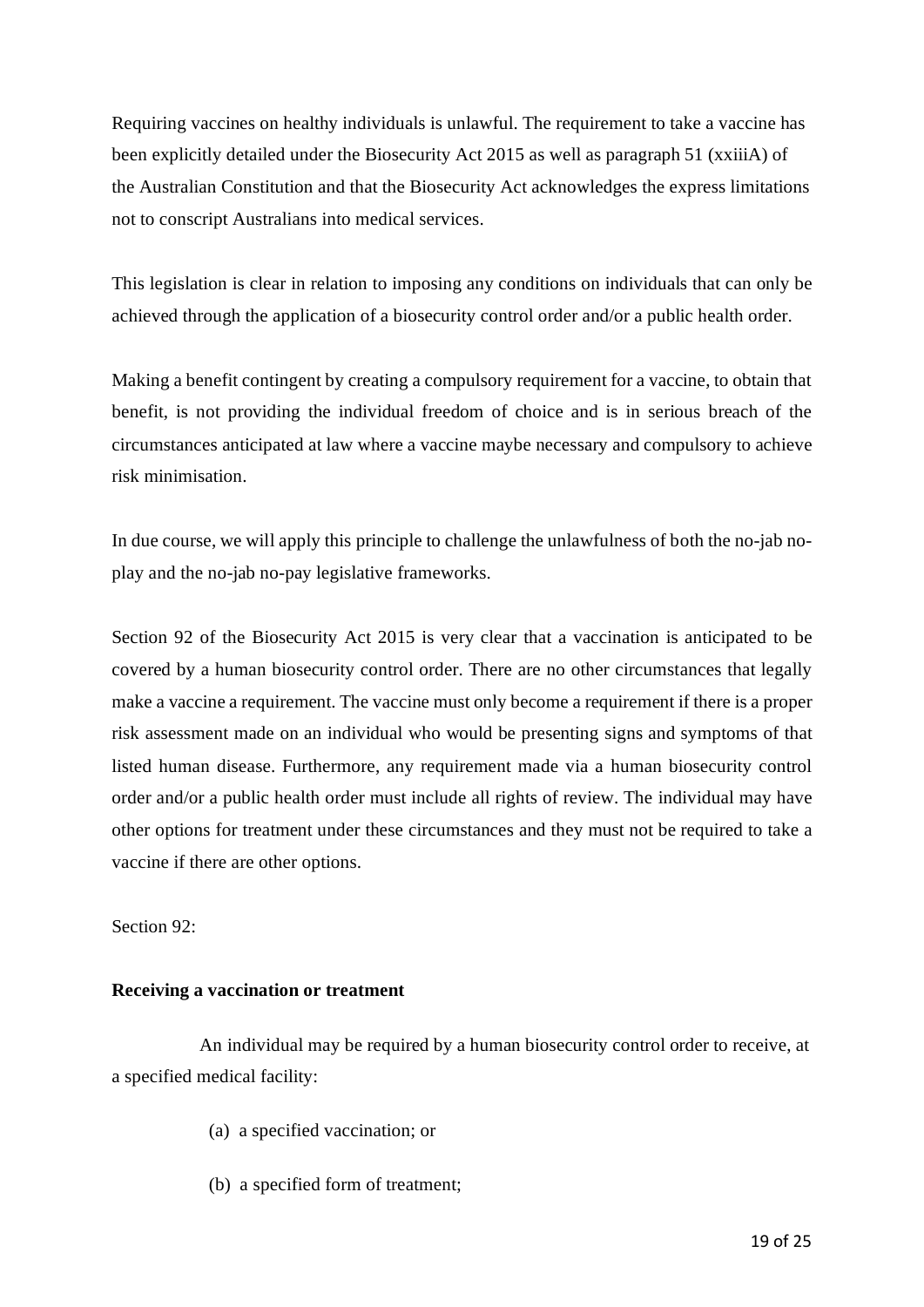in order to manage the listed human disease specified in the order, and any other listed human disease.

Note: For the manner in which this biosecurity measure must be carried out, see section 94.

On 22 July 2020, Victoria's Chief Health Officer, Dr Brett Sutton, removed the restriction on persons entering, or remaining on, the premises of a care facility where the person could not demonstrate that they have an up to date vaccination against influenza, if such a vaccination is available to the person. Accordingly, employees who had not been vaccinated against influenza and who were required to work in other areas, or take leave, were allowed to return to duty in care facilities and visitors were allowed to see their family member in the Residential Aged Care Facility.

The influenza vaccination was recommended but not required.

DHHS, later confirmed the position of the Chief Health Officer, Dr Sutton, stating that the reason for the removal was there are minimal people who are impacted with the flu this year.

Unfortunately for our clients this has created a most vexing and troubling situation in Victoria during the State of Disaster, as many Residential Aged Care Facilities have stopped altogether their access to their loved ones and denied them access purporting that the decision made by Dr Brett Sutton was made in error.

Dr Sutton clearly did not make an error, as quoted in the [Herald Sun](https://www.heraldsun.com.au/coronavirus/government-cut-mandatory-flu-shots-from-aged-care-emergency-orders-before-coronavirus-erupted/news-story/c020183ed0b8e34d79b35fef5a41a07c) and in communications to residential care facilities. Plus the Care Facilities Directives have remained consistent with his decision to remove the influenza vaccine mandate.

We say that all other States and Territories must immediately follow suit and ensure that they remove the influenza vaccine mandates from their respective directives.

All States and Territories must clearly communicate this removal to all Residential Aged Care Facilities and other impacted Employers, making it very clear that they cannot enforce mandatory influenza mandates as a policy as the law does not permit them to do so.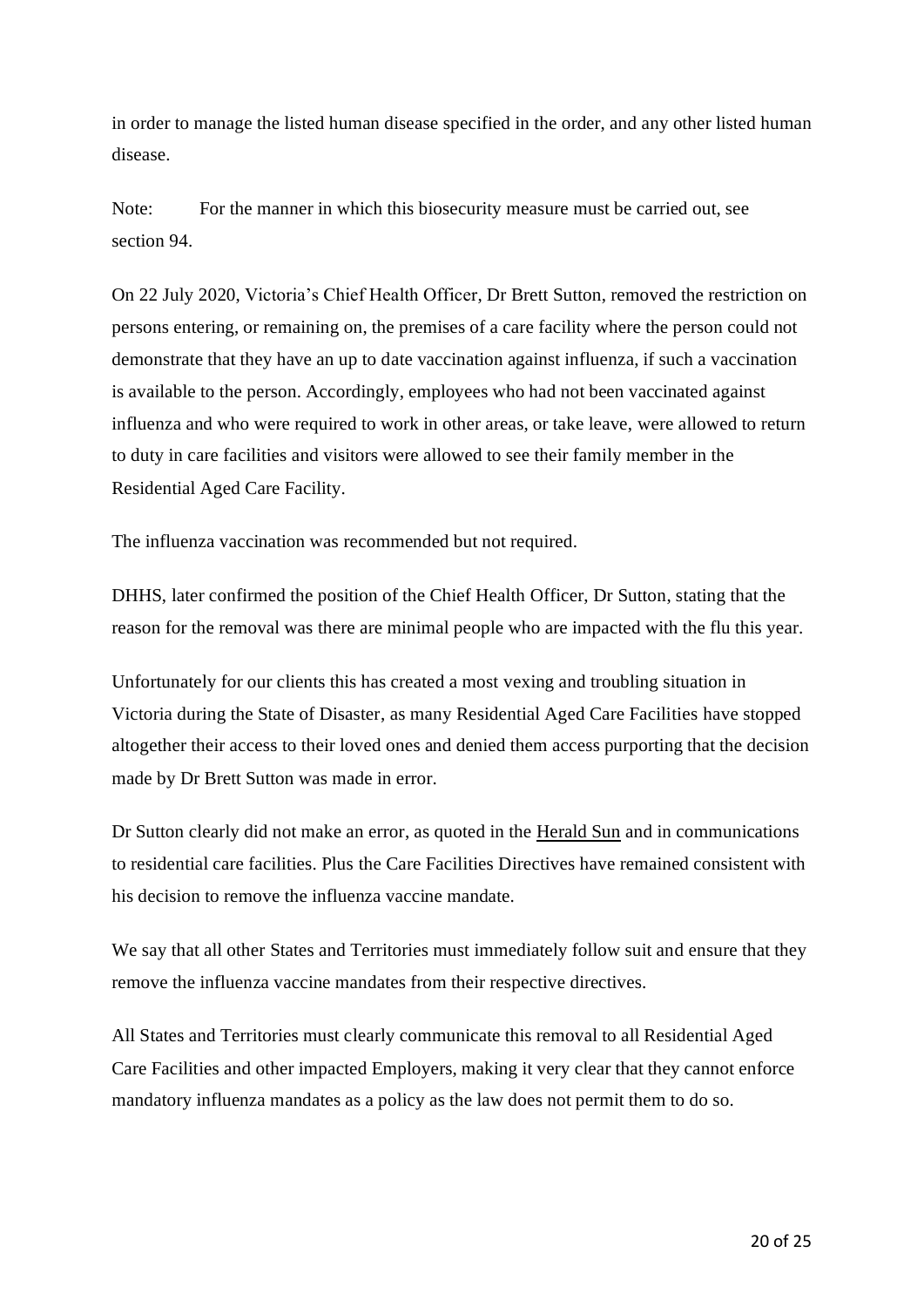We are also very concerned in relation to clients who are being forced to obtain vaccinations who are employees and students in other settings such as child care workers, truck drivers, disability workers and university students. The directives have created confusion amongst employers and service providers and emboldened them to require vaccines on healthy individuals when the laws do not permit for such enforcement.

### *COVID-19 Vaccine Mandate*

Mr Scott Morrison has announced that COVID-19 vaccines will be "as mandatory as you can possibly make it". He has also entered into a pre-emptive agreement with UK-based drug company AstraZeneca to secure the potential COVID-19 vaccine developed by Oxford University, if its trials prove successful. Apart from the fact that international companies are being provided preference over local companies, Mr Morrison is not in a position to require a vaccine on healthy populations. CEPI has backed [Oxford University](https://cepi.net/news_cepi/oxford-university-vaccine-against-covid-19-starts-clinical-tests/) which is chaired by Jane Halton who is also allegedly an independent person sitting on the National COVID-19 Commission.

Many of these vaccines would have skipped important clinical steps, not tested on animals or against a saline placebo, will have no long term record of safety (5-7 years) by the time it goes to market, only tested on healthy people and by the company, made by a company given immunity from prosecution for injuries and death, and forced on the citizens of Australia regardless of informed consent for an epidemic that cannot be properly defined

Vaccines are being heralded as our only saviour while our Governments restrict the supply of trusted medications such as [hydroxychloroquine](https://c19study.com/) (and in some cases relabeling the drug as a poison, when it has a 65 year safety profile) and downplaying the critical recommendations for [Ivermectin](https://www.sciencedirect.com/science/article/pii/S0166354220302011) as a highly effective solution coming from our trusted Dr Thomas Borody.

Dr Borody appeared on Sky [News](https://www.youtube.com/watch?v=6xklE0jTgaw) and it is evident that Ivermectin is an immediate and successful solution to the COVID-19 situation, especially the one playing out in Victoria.

Decisions made by individual public officials to withhold Ivermectin, from patients in urgent need, could lead to individual criminal prosecutions and civil action for misfeasance in public office and breach of statutory duty. Furthermore, deals garnered with international vaccine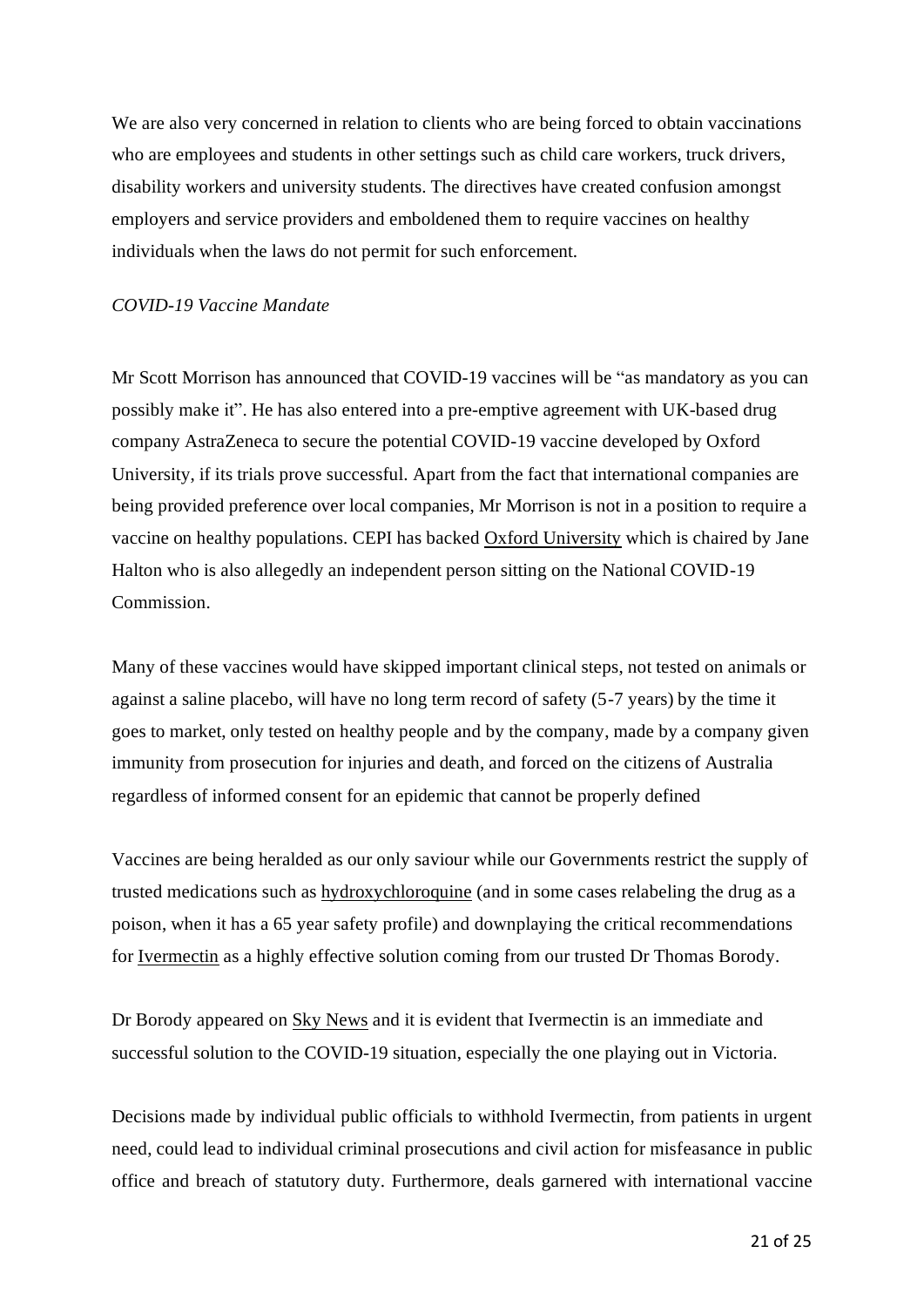companies to the disadvantage of local companies, who may have higher standards in vaccine safety and efficacy, will also attract the same actions.

# *State of Disaster in Victoria*

The State of Emergency under the *Public Health and Wellbeing Act 2008 (Vic)* lapsed on 17 August 2020, despite the further directive to extend it until 13 September 2020.

The maximum six-month state of emergency declaration under the Act has expired. The Victorian Premier has instructed the Solicitor-General to draft an open time Amendment for the Act.

He has to get it through both houses of Parliament. He'll recall Parliament any day now. He doesn't have a majority in the Legislative Assembly (Upper House).

Contemporaneously with the alleged State of Emergency, Victoria is currently operating under the State of Disaster.

The State of Disaster declaration is unlawful insofar as the Victorian Premier has not complied with the clear requirements set out under subsection 23(7) *of the Emergency Management Act 1986 (Vic)*:

'*If a state of disaster has been declared under this section the Premier must report on the state of disaster and the powers exercised under section 24 to both Houses of Parliament as soon as practicable after the declaration if Parliament is then sitting and if Parliament is not then sitting as soon as practicable after the next meeting of Parliament*.'

The *Emergency Management Act 1986 (Vic)* has no severance measures. This means the Minister cannot exclude a clause from the Act if he's failed to comply with it, thus leaving the rest of the Act's powers intact.

This means we, in fact, have no state of Disaster or Emergency in Victoria at present as the Victorian Premier has failed to comply with the Act - Section 23(7), which does not give to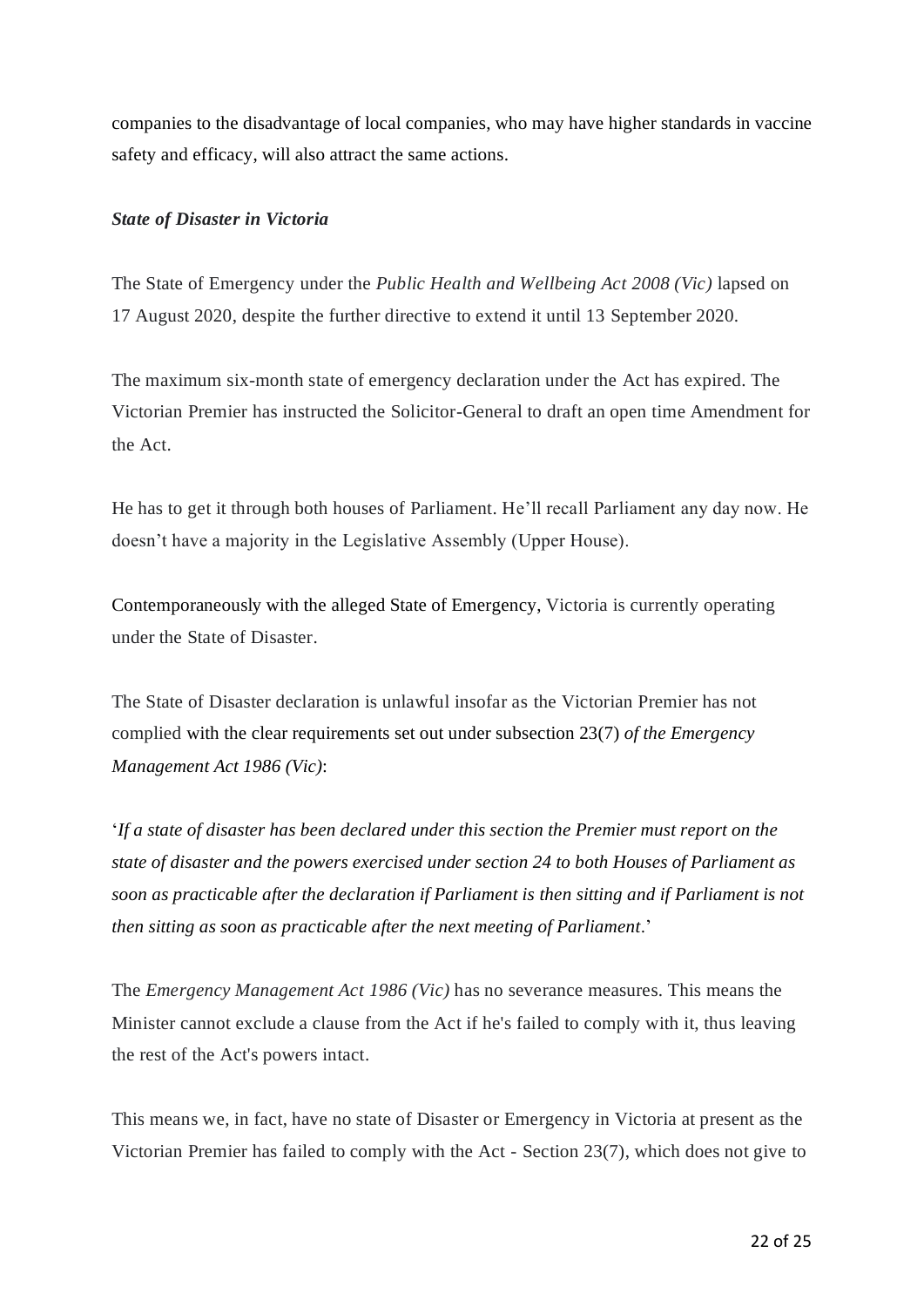the Police Minister the powers under Section 24 of the Act to provide continuance of the lockdown.

The Victorian Premier had the opportunity to report to the Parliament when it last sat on 4 August 2020, and he failed to comply with subsection 23(7).

# *Immediate Requests from our Clients*

In light of the significant human rights breaches and the negligent (if not wilful) conduct of our decision-makers the following immediate requests are made:

- 1. The Victorian State of Disaster must cease immediately and all ensuing requirements for curfews, business shut downs, 5km radius travel ban, increased Police powers, surveillance and remote learning should immediately cease.
- 2. All individuals who are being detained as returning travellers or at cross-borders must be immediately released in the absence of having signs and symptoms of the listed human disease and being issued the appropriate biosecurity control orders and/or public health orders with the appropriate review rights enclosed.
- 3. Individuals should not be required to be tested, medically examined or have their temperatures taken in the absence of having any signs and symptoms of the listed human disease and being issued the appropriate biosecurity control orders and/or public health orders with the appropriate review rights enclosed.
- 4. Individuals should not be required to wear a mask in the absence of having any signs and symptoms of the listed human disease and being issued the appropriate biosecurity control orders and/or public health orders with the appropriate review rights enclosed.
- 5. All individuals that either need to return home from overseas or leave to an accessible overseas location should be facilitated to do so without any unreasonable restrictions.
- 6. Businesses should not be immediately re-opened with appropriate social distancing measures and appropriate people limitations are applied depending on shop/business capacity.
- 7. Under no circumstances, should children and/or other dependants be removed and/or separated from the care of their parents and/or other guardians.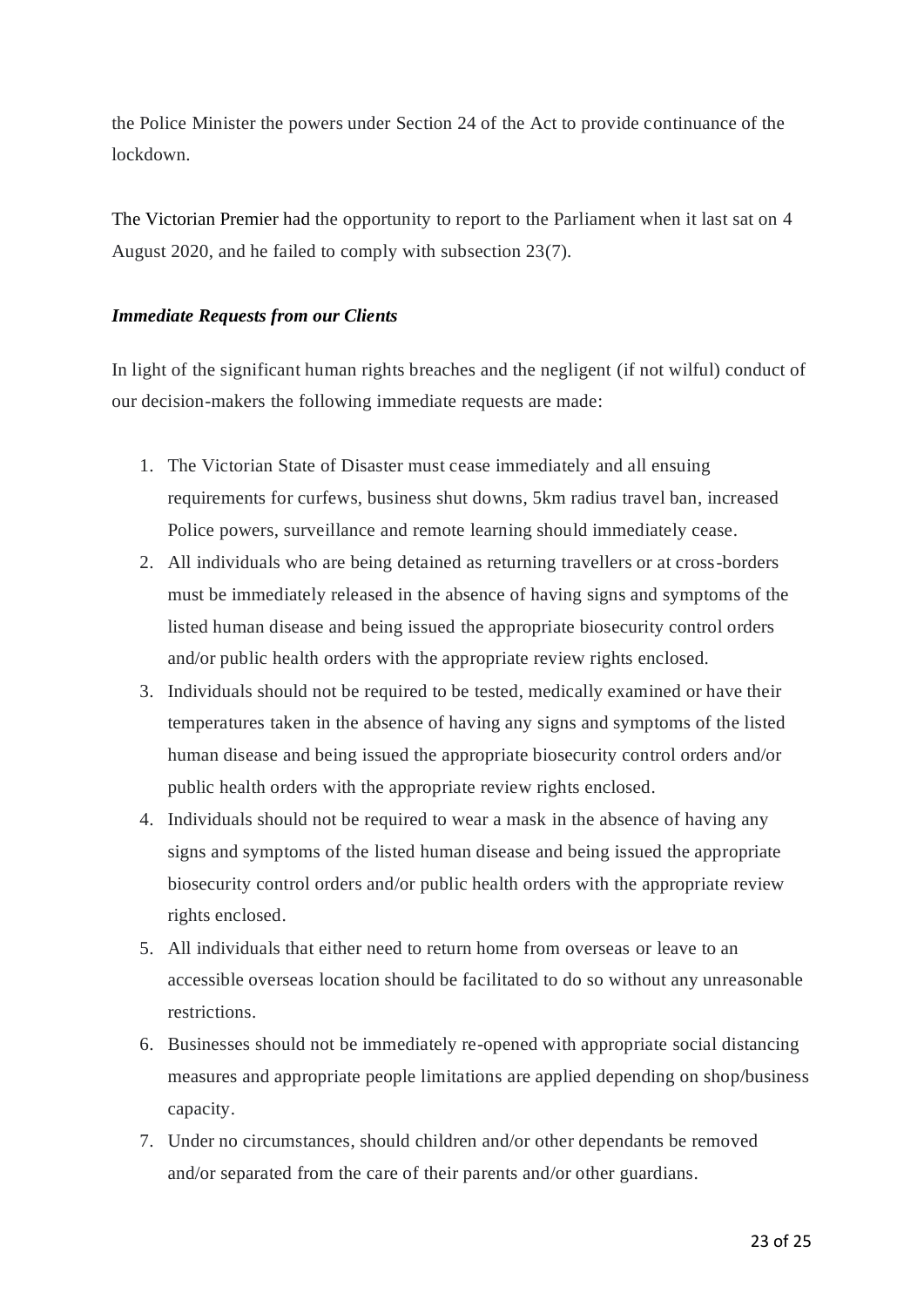- 8. All contact tracing must strictly follow the prescribed contact information requirements.
- 9. All reporting on discharged COVID-19 cases must occur after appropriate clinical diagnosis and post-discharge from hospitalisation. There should be no exclusive reliance on any positive tests for diagnosis and all individuals must be informed of false positive results.
- 10. All reporting of deaths involving COVID-19 must ensure that COVID-19 is reported as a contributing or antecedent cause if it is an assumed or otherwise a cocontributing factor.
- 11. Immediate removal of the influenza vaccination mandates from all States and Territories' directives implemented with clear communication to all Residential Aged Care Facilities and other employers that policies must not be set that require influenza vaccination. These policies must be restricted to recommendations.
- 12. Immediate contact must be re-established with the elderly residents and/or other residents of Residential Aged Care Facilities and/or Hospitals and/or other similar facilities with their families and loved ones for reasonable periods of time.
- 13. The elderly residents and/or other vulnerable residents of Residential Aged Care Facilities and/or Hospitals and/or other similar facilities must be provided comprehensive nutritional supplementation.
- 14. All employers who terminated their employees for not receiving the influenza vaccination must offer their employees their position again. All employees temporarily suspended from work must immediately be returned to their employment.
- 15. All other institutions that have imposed vaccination requirements in their policies must immediately cease these requirements.
- 16. Ivermectin must be immediately provided as a treatment to all hospitalised patients diagnosed with COVID-19.
- 17. Hydroxychloroquine prohibition immediately lifted on the basis of peer reviewed studies which indicate it is an [effective treatment for coronaviruses.](https://pubmed.ncbi.nlm.nih.gov/16115318/)
- 18. All proposed COVID-19 vaccination mandates must be revoked and there must not be any condition precedents attached to the option of receiving a COVID-19 vaccination (including the denial of any benefits).